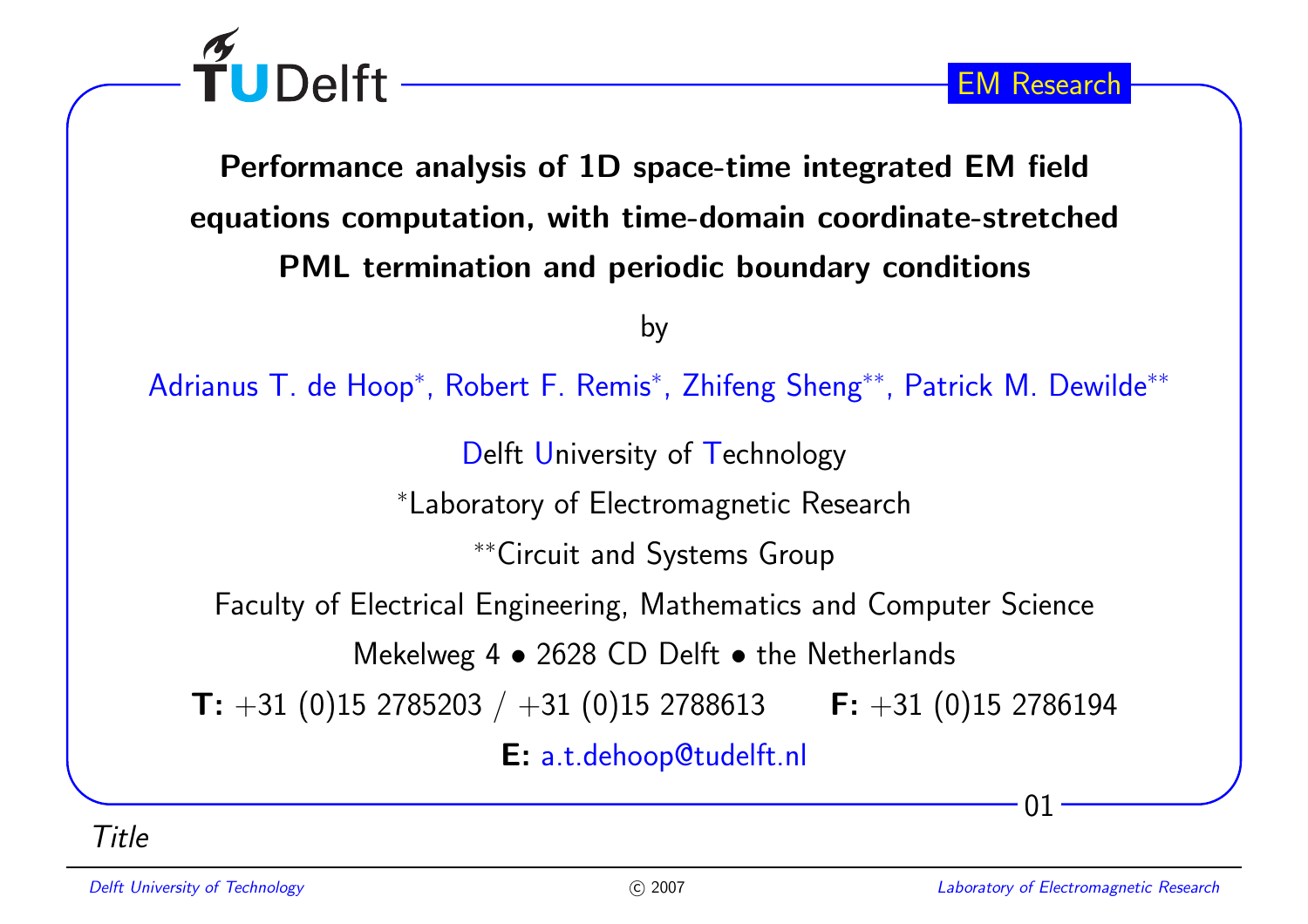

# Copyright © 2007

Laboratory of Electromagnetic Research and Circuit and Systems GroupFaculty of Electrical Engineering, Mathematics and Computer ScienceDelft University of TechnologyMekelweg <sup>4</sup><sup>2628</sup> CD Delft, the Netherlands

 $\textsf{T: +31 15 2785203}\bullet \textsf{E: a.t. dehoop@tudelft.nl}$ 

# All rights reserved.

No part of this publication may be reproduced, stored in <sup>a</sup> retrieval system, ortransmitted, in any form or by any means, electronic, mechanical, <sup>p</sup>hotocopying, recording, or otherwise, without the prior written permission of the Laboratory of Electromagnetic Research and the Circuit and Systems Group.

Copyright statement

1c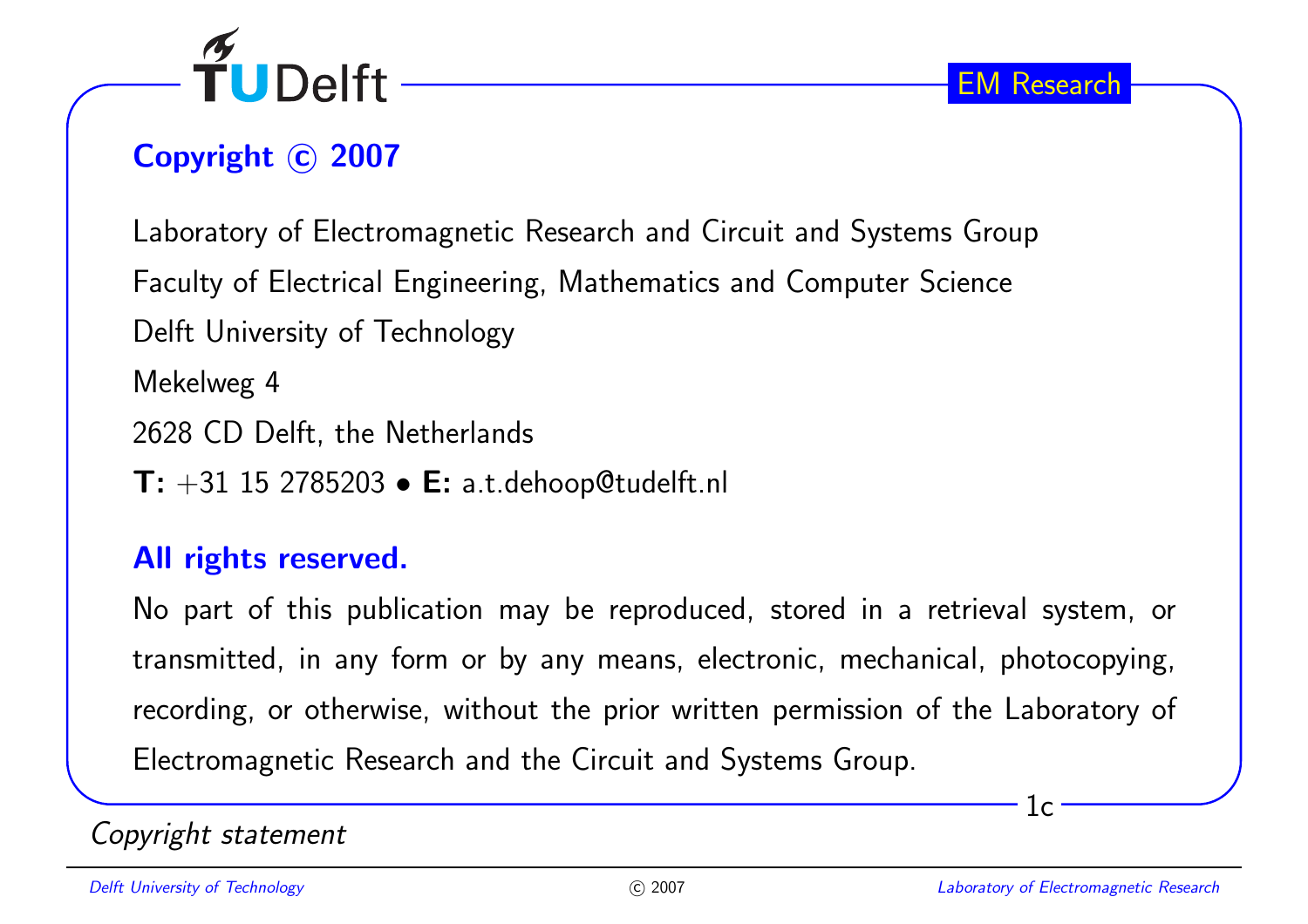

## Synopsis:

- Aim and scope
- $\bullet$  Description of the configuration (1-D inhomogeneous in space, invariant in time)
- EM field equations, constitutive relations, interface boundary conditions
- Uniqueness of the solution (causality and the time Laplace transformation)
- The 1-D time-domain coordinate stretched PM-embedding
- Truncation of the embedding by periodic boundary conditions
- The space-time discretization procedure
- An analytic benchmark tool
- • $\bullet$  Performance analysis of the Matlab7. $1^{\text{TM}}$  program

#### **Synopsis**

02

EM Research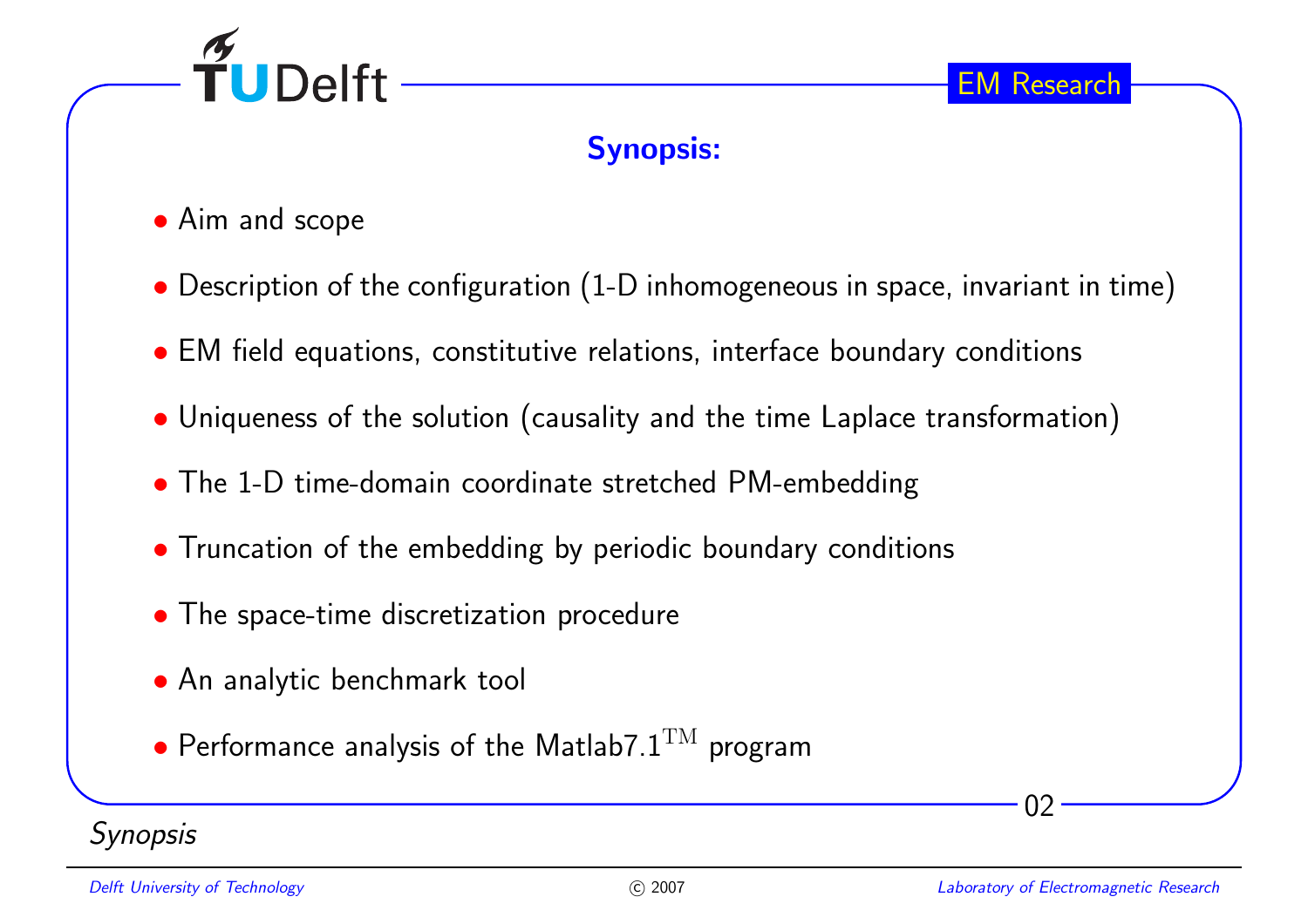

1-D configuration inhomogeneous in space, invariant in time, in homogeneous unbounded embedding:



 $03 \{E_x(z,t), H_y(z,t)\} = \mathsf{EM}$  field quantities  $\{J_x(z,t), K_y(z,t)\} = \mathsf{EM}$  source quantities  $\{\epsilon(z),\sigma(z),\mu(z),\kappa(z)\} = \textsf{EM}$  constitutive coefficients inhomogeneous slab  $\{\epsilon_0,\mu_0\} = \textsf{EM}$  constitutive coefficients homogeneous embedding

**Configuration**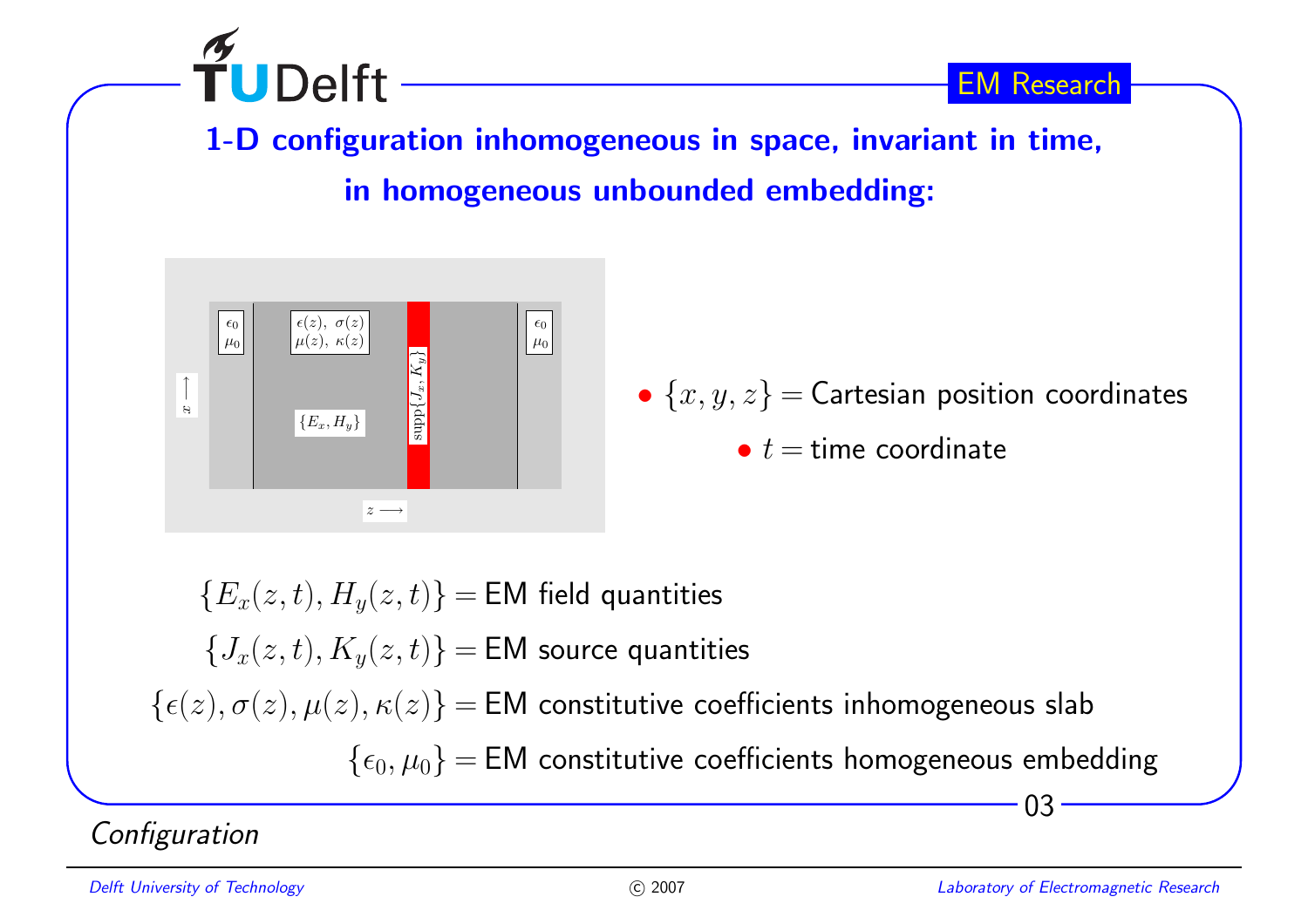

# Electromagnetic field quantities:

- $\bullet \: E_x(z,t) =$  electric field strength  $(\mathsf{V}/\mathsf{m})$
- $\bullet$   $H_{y}(z,t)$   $=$  magnetic field strength  $({\mathsf{A}}/{\mathsf{m}})$

# Electromagnetic source quantities:

- $\bullet$   $J_x(z,t)$   $=$  volume source density of electric current  $\left({\mathsf{A}}/{{\mathsf{m}}^2}\right)$
- $\bullet$   $K_{y}(z,t)$   $=$  volume source density of magnetic current  $(\mathsf{V}/\mathsf{m}^{2})$

# Electromagnetic constitutive coefficients:

- $\bullet\ \epsilon(z), \epsilon_0 =$  electric permittivity  $(\mathsf{F}/\mathsf{m})$ 
	- $\sigma(z)$  = electric conductivity  $(\mathsf{S}/\mathsf{m})$
- $\bullet$   $\mu(z), \mu_0 =$  magnetic permeability  $(\mathsf{H}/\mathsf{m})$ 
	- $\bullet$   $\kappa(z) =$  linear magnetic loss coefficient  $(\mathbf{\Omega}/\mathsf{m})$

EM field quantities, source quantities and constitutive coefficients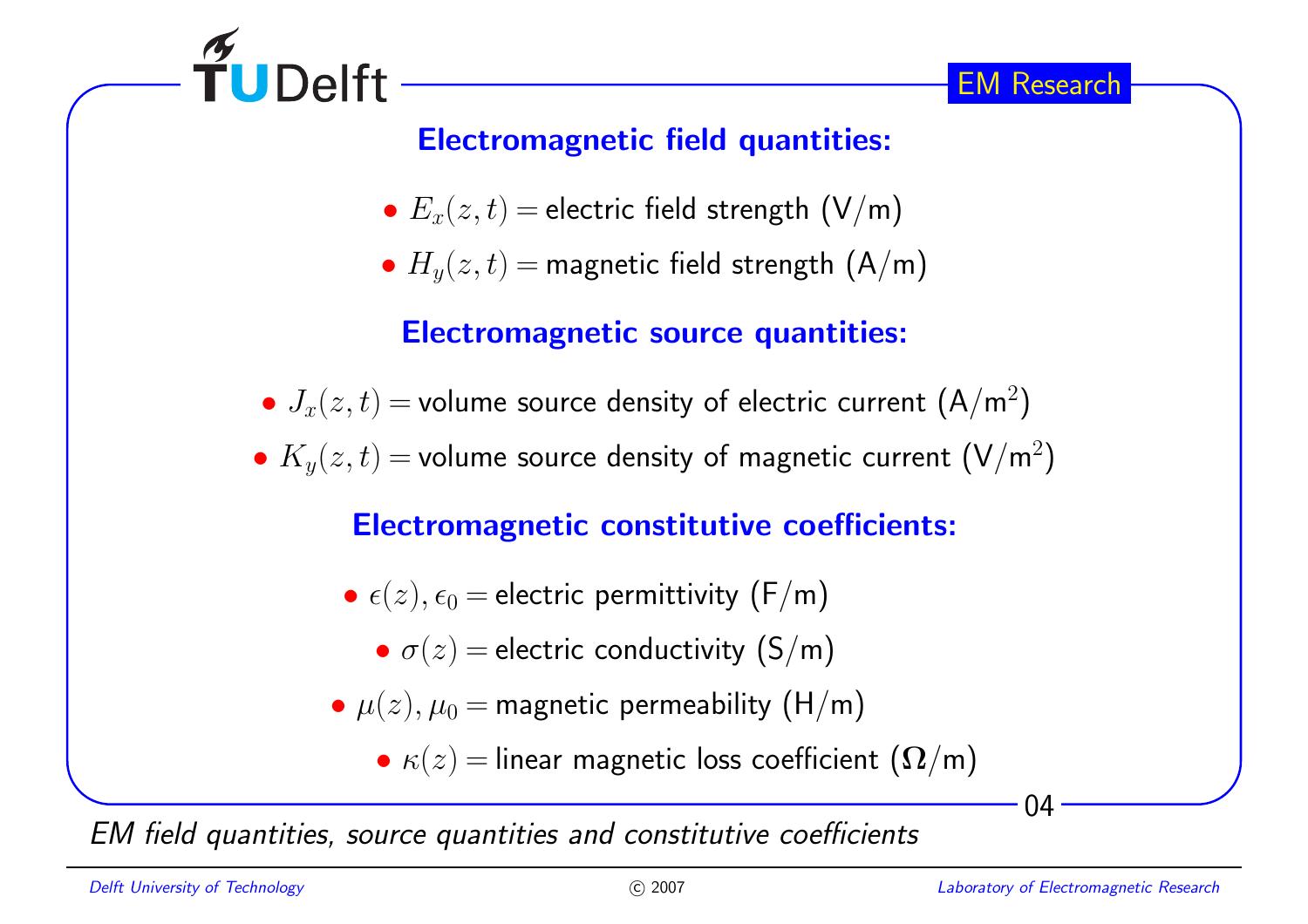



 $\mathcal{Z} \!\times\! \mathcal{T} \!\!\rightarrow\! \{E_x(z,t), H_y(z,t)\}$   $=$  piecewise continuously differentiable  $\mathcal{Z} \!\times\! \mathcal{T} \!\!\rightarrow\! \{J_x(z,t), K_y(z,t)\} =$  piecewise continuous

• Constitutive requirements in space  $(z \in \mathcal{Z})$ :

$$
\mathcal{Z} \rightarrow \{\epsilon(z), \sigma(z), \mu(z), \kappa(z)\} = \text{piecewise continuous}
$$
\n
$$
\epsilon(z) > 0 \ , \ \sigma(z) \ge 0
$$
\n
$$
\mu(z) > 0 \ , \ \kappa(z) \ge 0
$$
\n
$$
\epsilon_0 > 0 \ , \ \mu_0 > 0
$$

• CAUSALITY requirements in time  $(z \in \mathcal{Z})$ :

If  $\{J_x(z,t), K_y(z,t)\} = 0$  for  $t < t_0$  then  $\{E_x(z,t), H_y(z,t)\} = 0$  for  $t < t_0$ 

Uniqueness requirements

 $\widetilde{\mathsf{T}}$ UDelft

Delft University of Technology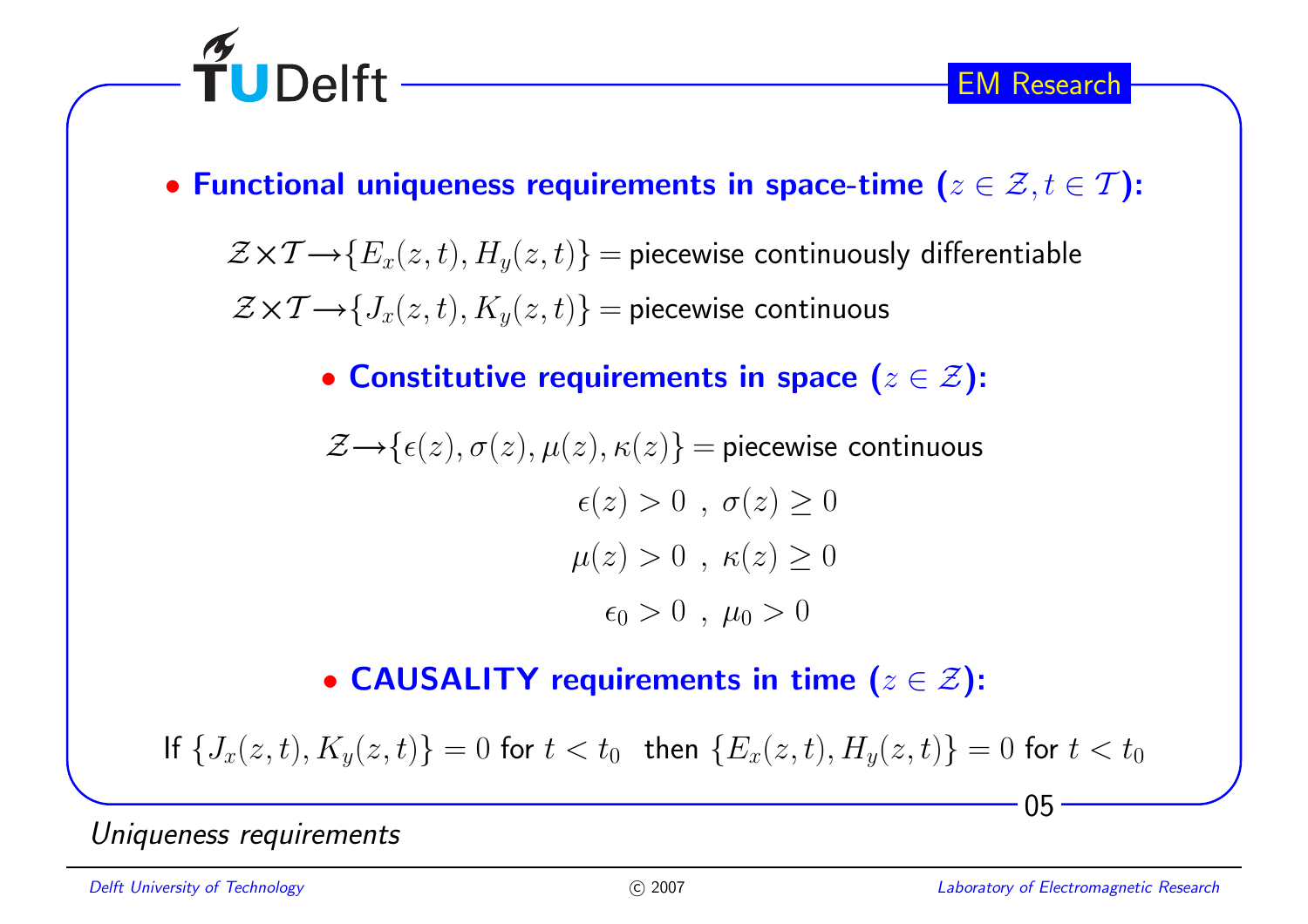06

# EM field equations:



- $\partial_z H_y + (\sigma + \epsilon \; \partial_t) E_x = -J_x \; \; \; \text{(inhomogeneous slab)}$
- $\partial_z E_x + (\kappa + \mu \,\, \partial_t) H_y = K_y \quad$  (inhomogeneous slab)
	- $\partial_z H_y + \epsilon_0 \; \partial_t E_x \!=\! 0 \; \;$  (homogeneous embedding)
	- $\partial_z E_x + \mu_0 \; \partial_t H_y \!=\! 0 \; \;$  (homogeneous embedding)

#### Interface boundary conditions:

• 
$$
E_x(z,t)|_{-}^{+} = 0
$$
  $\bullet$   $H_y(z,t)|_{-}^{+} = 0$ 

EM field equations and interface boundary conditions



EM Research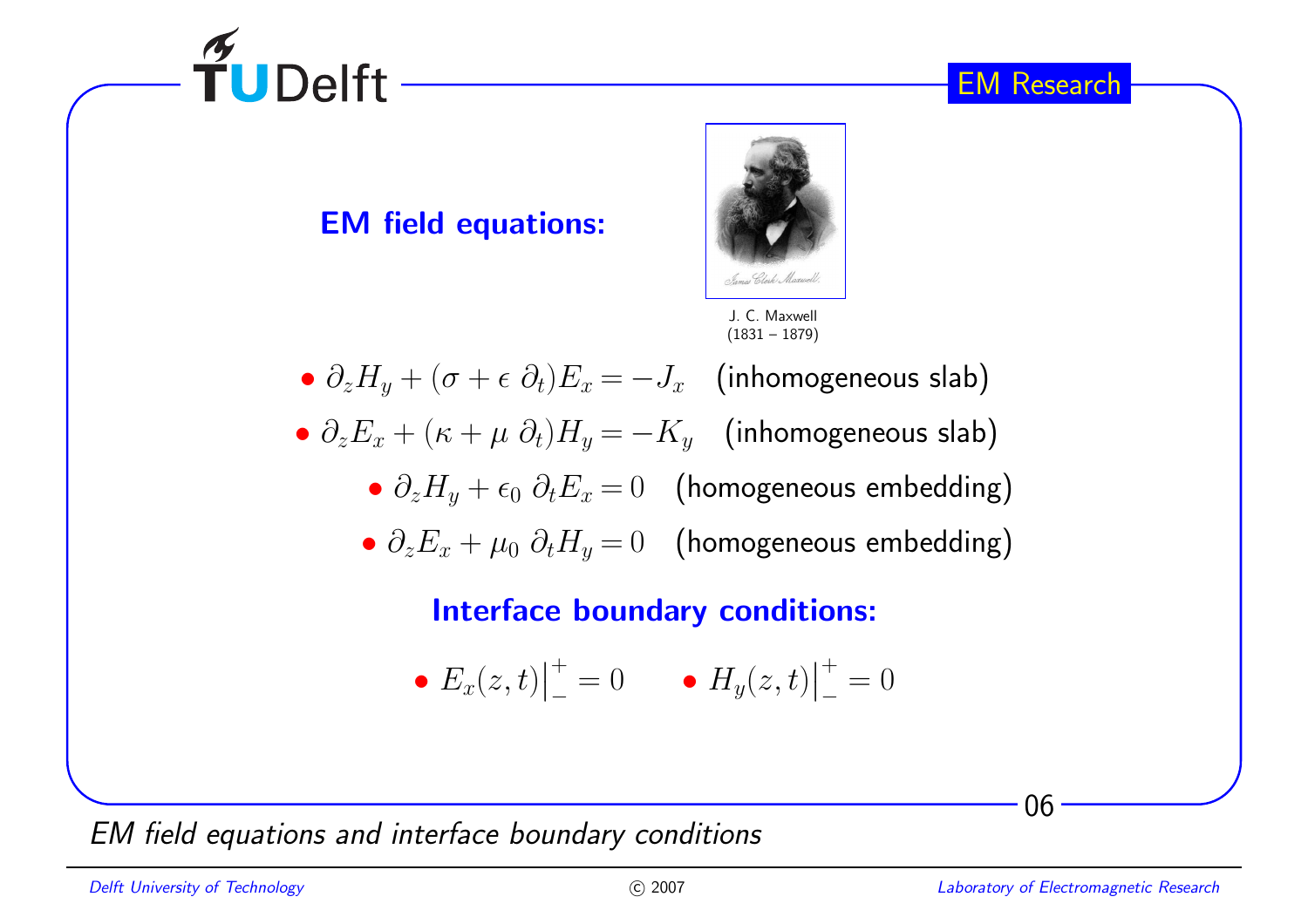

#### Time Laplace transformation:



- • $\bullet$  <code>UNIQUENESS</code> (for general causal, dispersive media) (DeHoop, 2003)
- •Construction of time-domain coordinate-stretched

<mark>PERFECTLY MATCHED EMBEDDINGS</mark> (DeHoop *et al.*, 2007)

Time Laplace transformation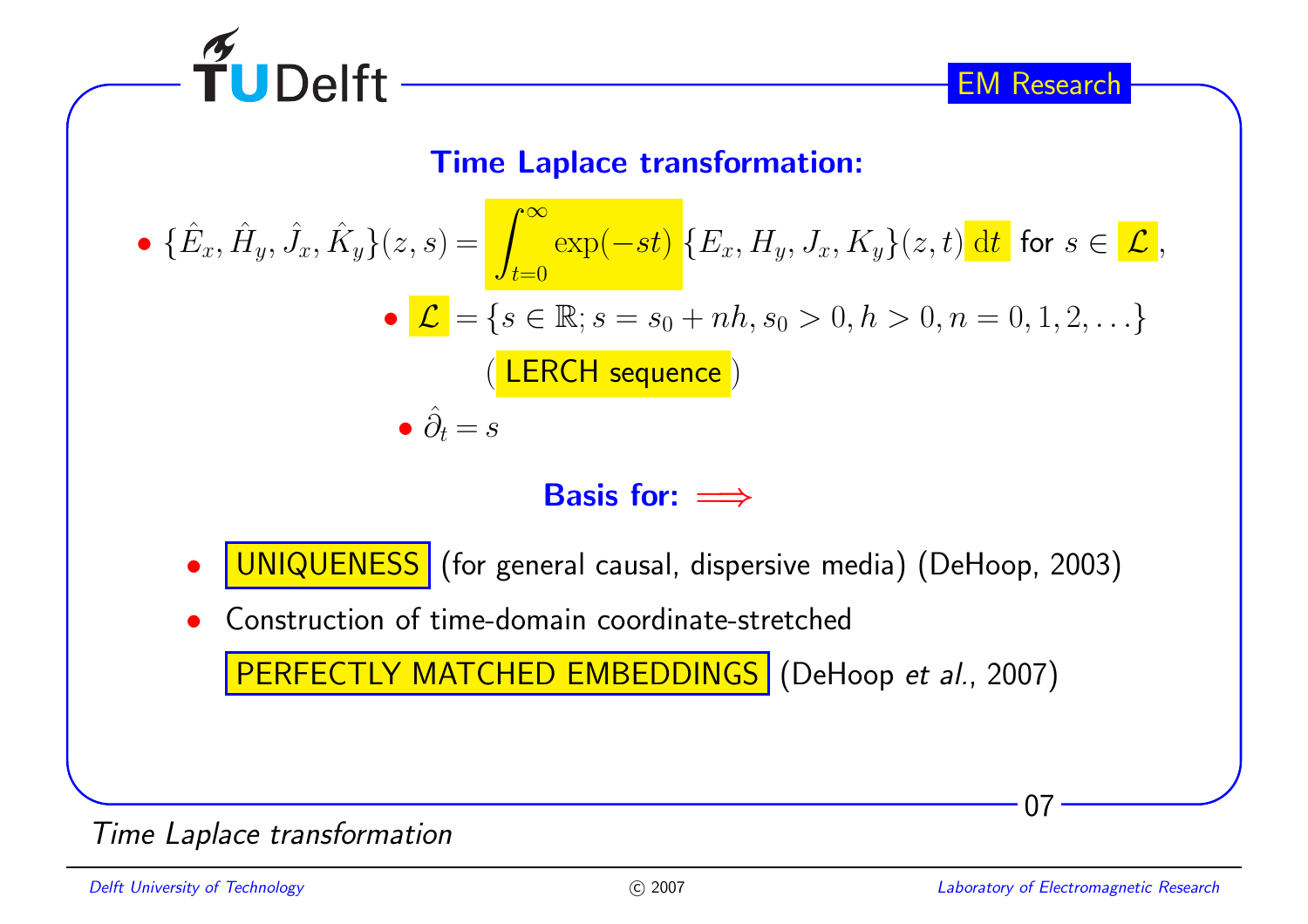

Contrast-source, coordinate-stretched EM field equations(Time Laplace-transform domain):

- $\bullet$   $\hat{\chi}_z(z,s)$   $=$  time <code>Laplace-transformed</code>  $z$ -coordinate stretching function
- $\bullet\ \hat{\chi}_{z}(z,s)>0$  for  $s\in\mathcal{L}, z\in\ \ \textsf{domain of computation}$
- $\hat{\chi}_z(z,s) = 1$  for  $z \in$  domain of interest

\n- \n
$$
\frac{1}{\hat{\chi}_z(z,s)} \partial_z \hat{H}_y^\chi + s \epsilon_0 \hat{E}_x^\chi = -\hat{J}_x - \hat{J}_x^\text{s;} \chi
$$
\n for  $z \in \mathbb{R}$ \n
\n- \n $\frac{1}{\hat{\chi}_z(z,s)} \partial_z \hat{E}_x^\chi + s \mu_0 \hat{H}_y^\chi = -\hat{K}_y - \hat{K}_y^\text{s;} \chi$ \n for  $z \in \mathbb{R}$ \n
\n- \n $\hat{J}_x^\text{s;} \chi = (\sigma + s\epsilon - s\epsilon_0) \hat{E}_x^\chi$ \n (volume source density of contrast electric current)\n
\n- \n $\hat{K}_y^\text{s;} \chi = (\kappa + s\mu - s\mu_0) \hat{H}_y^\chi$ \n (volume source density of contrast magnetic current)\n
\n

Contrast-source, coordinate-stretched EM field equations (Time Laplace-transform domain)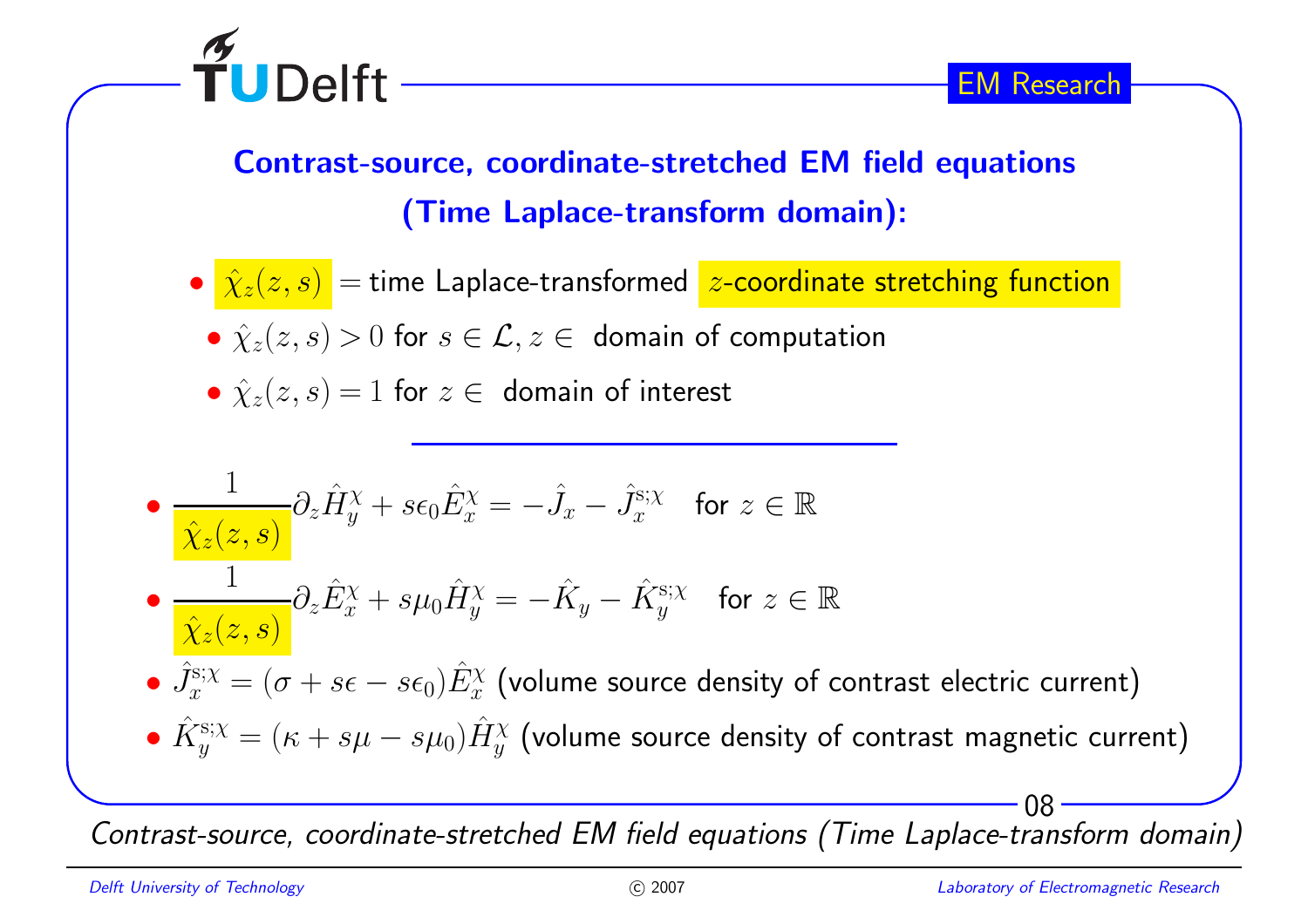

# Contrast-source EM field representations

(Time Laplace-transform domain):

• 
$$
\hat{E}_x^{\chi}(z,s) = -s\mu_0 \int_{z' \in \mathbb{R}} \frac{\hat{G}^{\chi}(z,z',s)}{\hat{X}_z(z,s)} [\hat{J}_x(z',s) + \hat{J}_x^{\text{s};\chi}(z',s)] \,dz' +
$$
\n
$$
\frac{1}{\hat{X}_z(z,s)} \partial_z \int_{z' \in \mathbb{R}} \frac{\hat{G}^{\chi}(z,z',s)}{\hat{X}_z(z,s)} [\hat{K}_y(z',s) + \hat{K}_y^{\text{s};\chi}(z',s)] \,dz' \text{ for } z \in \mathbb{R}
$$
\n• 
$$
\hat{H}_y^{\chi}(z,s) = \frac{1}{\hat{X}_z(z,s)} \partial_z \int_{z' \in \mathbb{R}} \frac{\hat{G}^{\chi}(z,z',s)}{\hat{G}^{\chi}(z,z',s)} [\hat{J}_x(z',s) + \hat{J}_x^{\text{s};\chi}(z',s)] \,dz' \text{ for } z \in \mathbb{R}
$$

 $\bullet \mid \hat{G}$  $\left. G^\chi(z,z',s)\right\, =\,1{\rm D}$  coordinate-stretched Green's function of the Helmholtz equation (Time Laplace-transform domain)

Contrast-source EM field representations (Time Laplace-transform domain)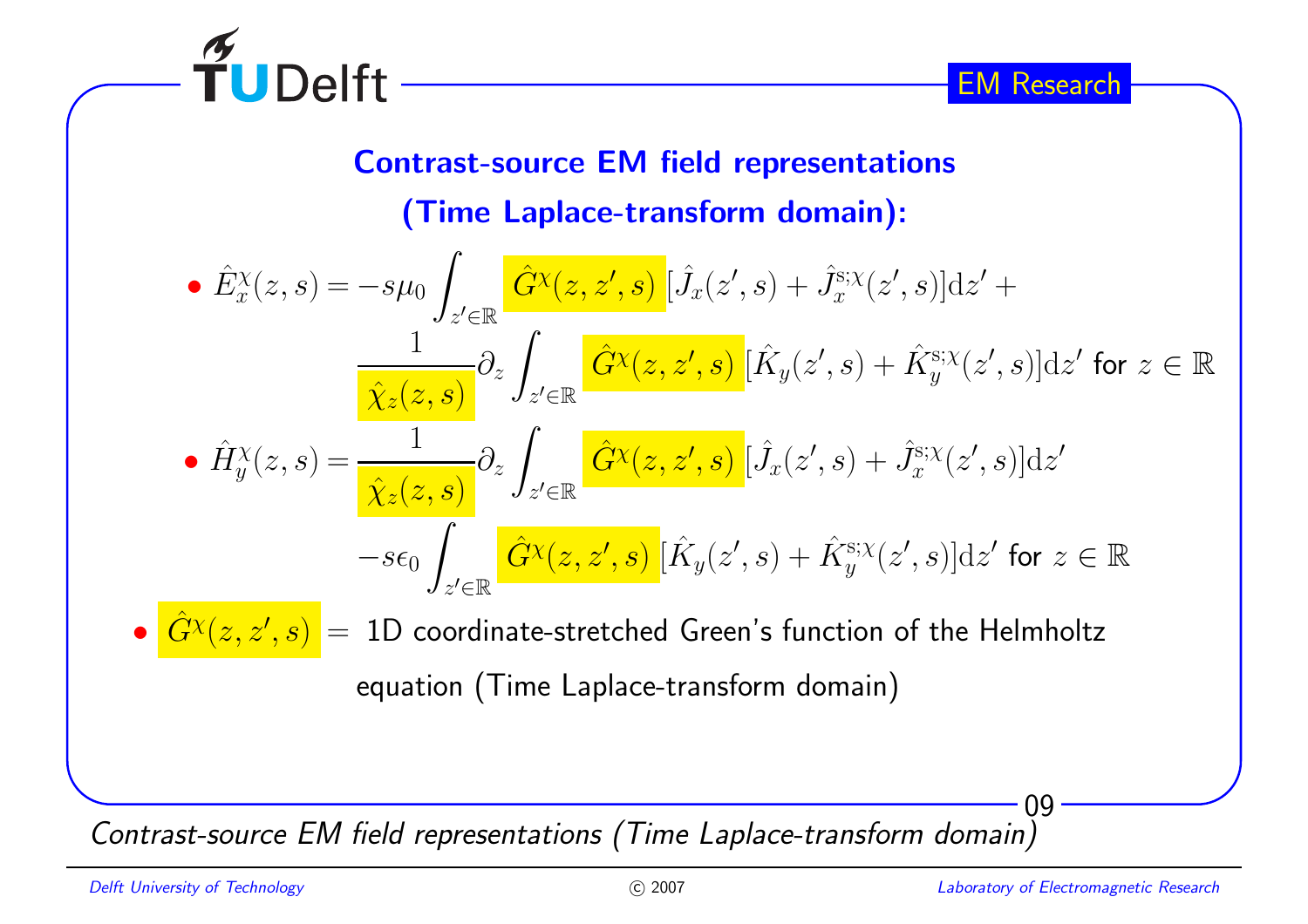

Green's function 1D coordinate-stretched Helmholtz equation

(Time Laplace-transform domain):

$$
\begin{aligned}\n\bullet \frac{1}{\hat{\chi}_z(z,s)} \partial_z \left[ \frac{1}{\hat{\chi}_z(z,s)} \partial_z \frac{\hat{G}^{\chi}(z,z',s)}{\hat{\chi}_z(z,s)} \right] - (s/c_0)^2 \hat{G}^{\chi}(z,z',s) = -\delta(z-z') \\
\text{for } z \in \mathbb{R}, z' \in \mathbb{R} \\
\bullet \left. \frac{\hat{G}^{\chi}(z,z',s)}{\hat{G}^{\chi}(z,z',s)} \right| = \frac{c_0}{2s} \exp \left[ - (s/c_0) \left| \int_{\zeta=z'}^z \hat{\chi}_z(\zeta,s) \, \mathrm{d}\zeta \right| \right] \text{ for } z \in \mathbb{R}, z' \in \mathbb{R}\n\end{aligned}
$$

 $\Longrightarrow \bullet$   $\frac{\hat{G}}{4}$  $\left.\hat{G}^{\chi}(z,z',s)\right.=\hat{G}(z,z',s)$  for  $(z,z')\in$  domain of interest  $\Longrightarrow \bullet \quad \{\hat{E}$  $\frac{\partial X}{\partial x}, \hat{H}$  $\big\{\chi_y^{\chi}\big\}(z,s)\big\} = \big\{\hat E$  $\hat{E}_x,\hat{H}$  $\{H_y\}(z, s)$  for  $z \in$  domain of interest DINATE-STRETCHED EMBEDDING IS PERFECTLY MATCHED

Green's function 1D coordinate-stretched Helmholtz equation (Time LT domain)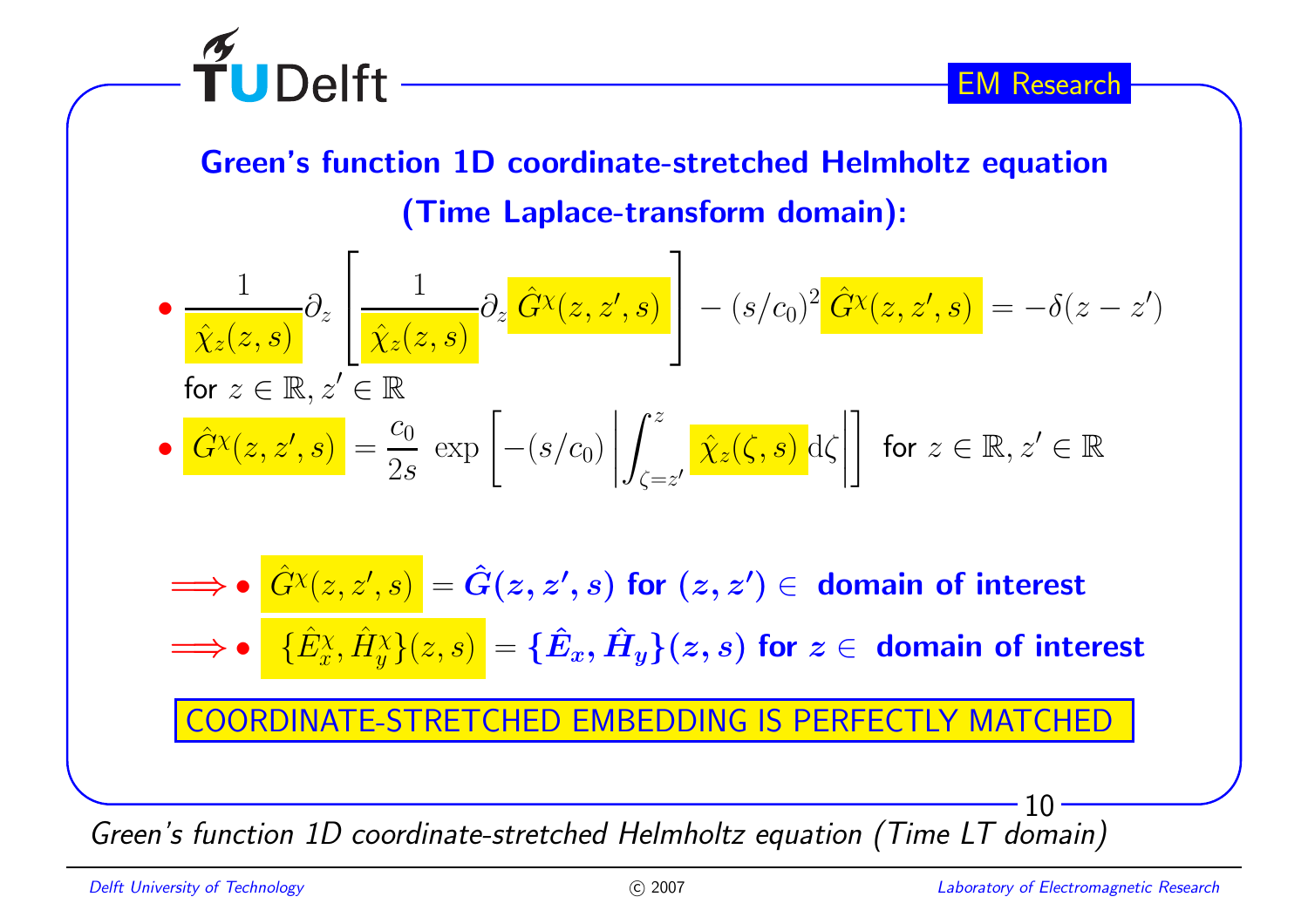

TUDelft

Absorptive and time-delaying coordinate-stretching profile:

$$
\bullet \hat{\chi}_z(z,s) = 1 + N_z(z) + \frac{\alpha_z(z)}{s}
$$

 $\bullet$   $N_z(z) = 0,$   $\boldsymbol{\alpha_z(z)} = \boldsymbol{0}$  for  $z \in$  domain of interest

 $\bullet$   $N_z(z) \geq 0,$   $\boldsymbol{\alpha_z(z)} > \boldsymbol{0}$  for  $z \in$  perfectly matched embedding

# Time Laplace transform Green's function:

$$
\bullet \hat{G}^{\chi} = \frac{c_0}{2s} \exp[-\mathbf{\Gamma}_{z}(\mathbf{z}, \mathbf{z}') - sT_{z}(z, z')] \bullet \mathbf{\Gamma}_{z}(\mathbf{z}, \mathbf{z}') = \frac{1}{c_0} \left| \int_{\zeta=z'}^{z} \alpha_{z}(\zeta) d\zeta \right| \quad \bullet T_{z}(z, z') = \frac{1}{c_0} \left| \int_{\zeta=z'}^{z} [1 + N_{z}(\zeta)] d\zeta \right|
$$

Time-domain Green's function:

$$
\bullet \; G^{\chi}(z, z', t) = \frac{c_0}{2} \exp[-\mathbf{\Gamma}_z(z, z')] H[t - T_z(z, z')]
$$

•  $\{\mathbf \Gamma_{\bm z}(\bm z,\bm z'),T_{\bm z}(z,z')\}$  = {excess absorption, excess time delay}

Absorptive and time-delaying coordinate-stretching profile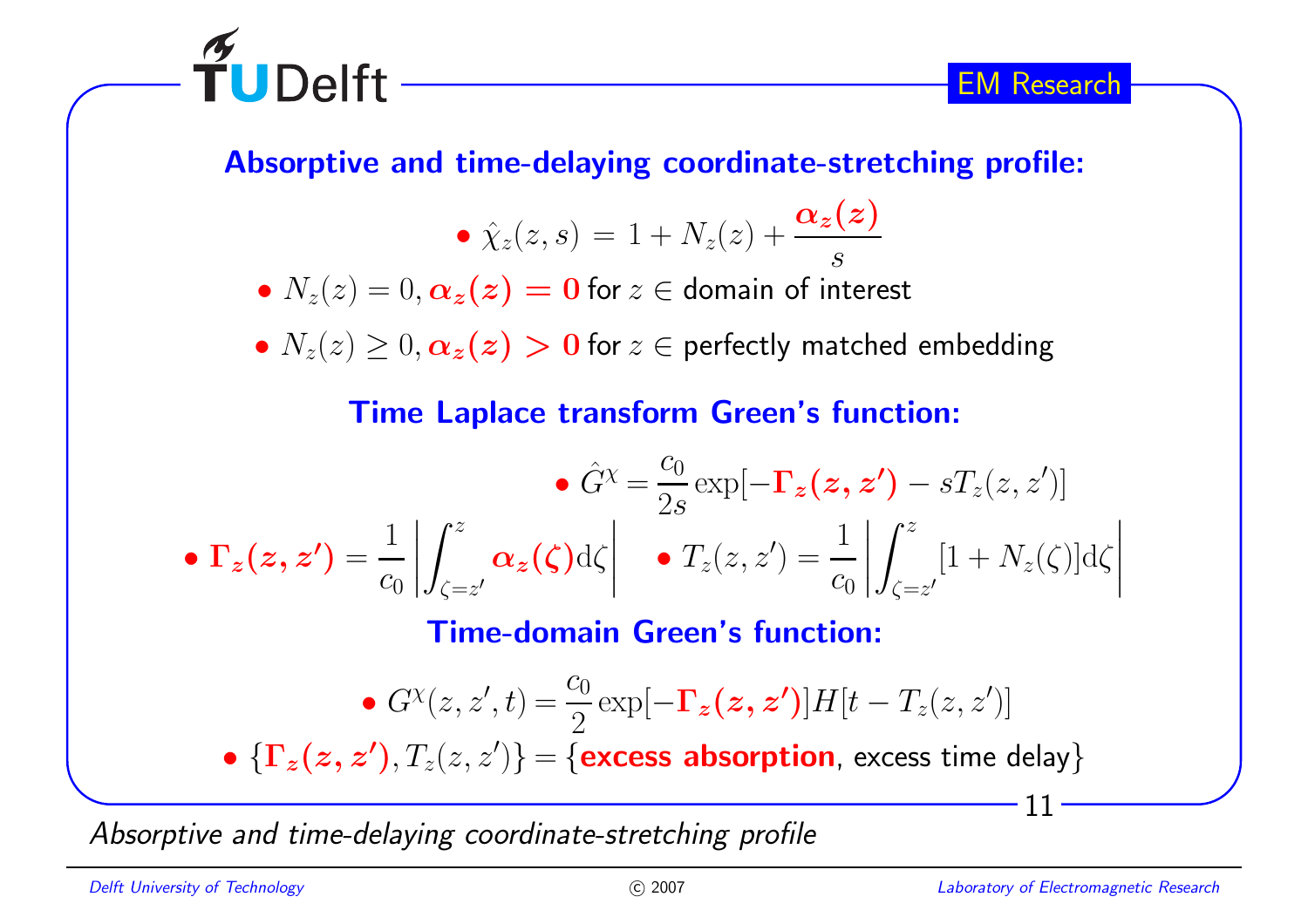

Bounded domain of computation

(domain of interest  $+$  truncated perfectly matched embedding):

 $\bullet \quad \mathcal{Z} = \{z \in \mathbb{R}; z_{\min} < z < z_{\max}\}$ 

Periodic boundary condition:

 $\bullet \, \{E_x, H_y\}(\boldsymbol{z_{\min}}, t) = \{E_x, H_y\}(\boldsymbol{z_{\max}}, t)$  for all  $t \in \mathbb{R}$ 

Spurious truncation reverberations suppressed byattenuation in absorptive 'paddings' (truncated perfectly matched embedding):

• 
$$
\Gamma_{\text{period}} = \frac{1}{c_0} \int_{\zeta = z_{\text{min}}}^{z_{\text{max}}} \alpha_z(\zeta) d\zeta
$$

Truncation of perfectly matched embedding (periodic boundary condition)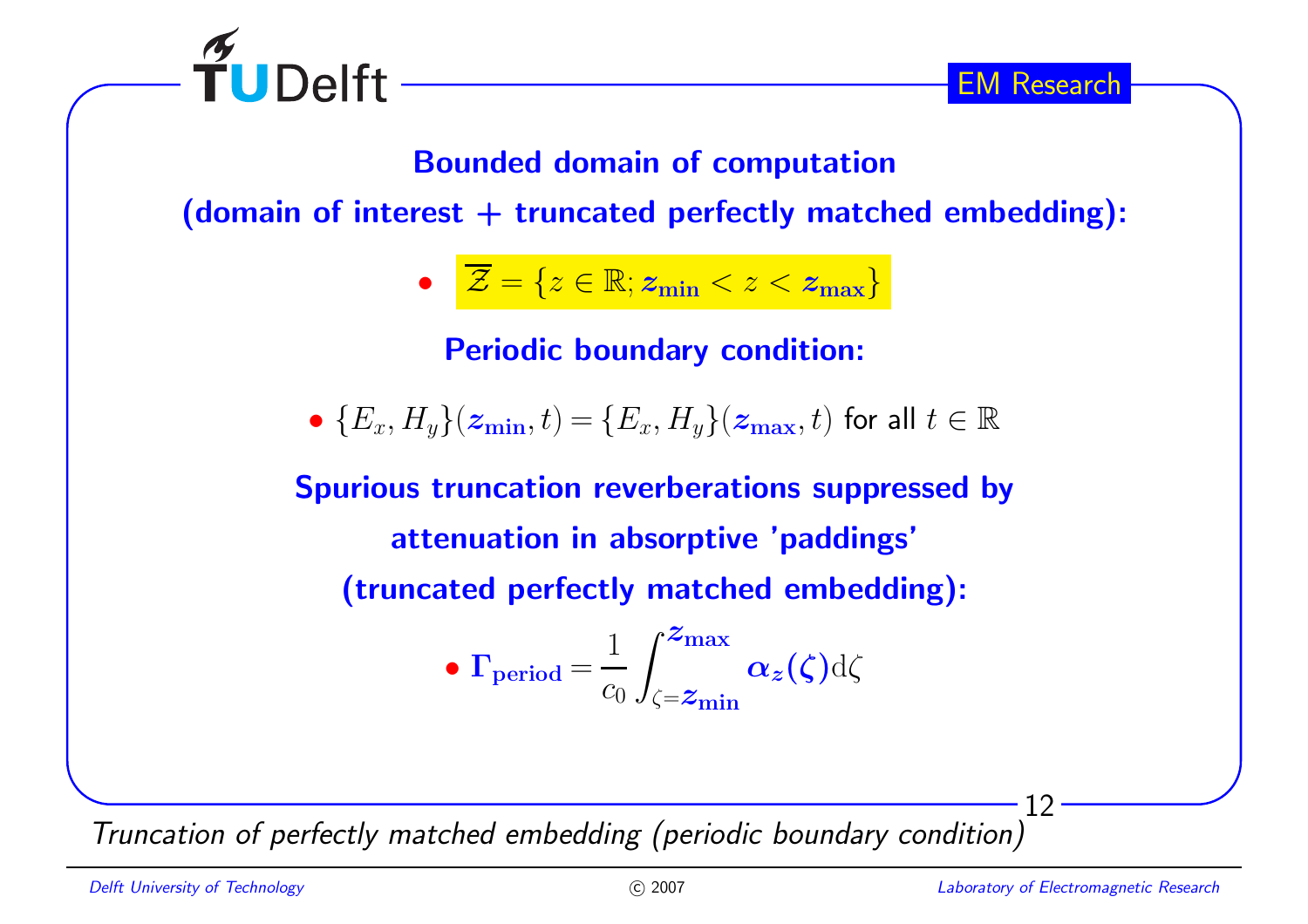

# Discretized domain of computation

(domain of interest  $+$  truncated perfectly matched embedding):



# $\textsf{Constructive parameters} \Longrightarrow \textsf{piecewise constant:}$

•  ${\{\sigma(z), \epsilon(z), \kappa(z), \mu(z)\}} = {\{\sigma_k, \epsilon_k, \kappa_k, \mu_k\}}$  for  $z \in \mathcal{Z}_k, k = 1, \ldots, N_{\mathbb{Z}}$ 

Discretized domain of computation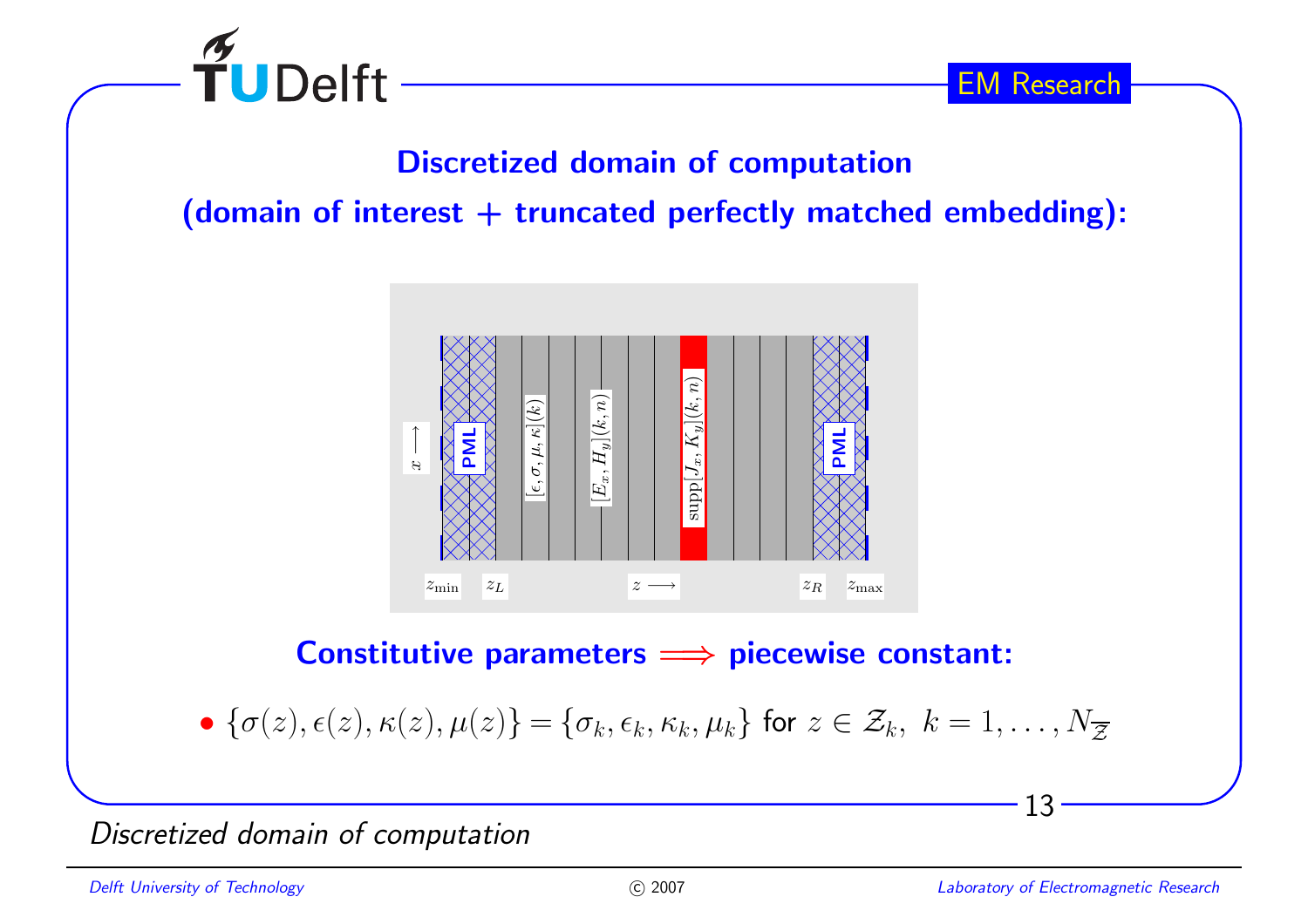

Spatial discretization of domain of computation:

$$
\bullet \ \overline{\mathcal{Z}} = \mathcal{Z}_1 \cup \cdots \cup \mathcal{Z}_{N_{\overline{\mathcal{Z}}}} \qquad \bullet \ \mathcal{Z}_k = \{ z \in \mathbb{R}; z_{k-1} < z < z_k \}
$$

Temporal discretization of time window of interest:

$$
\bullet \ \mathcal{T} = \mathcal{T}_1 \cup \cdots \cup \mathcal{T}_{N_{\mathcal{T}}} \qquad \bullet \ \mathcal{T}_k = \{t \in \mathbb{R}; t_{n-1} < t < t_n\}
$$

Piecewise linear discretized field and source representations:

• 
$$
E_x^{\Delta}(k, n) = E_x(z_k, t_n), \cdots
$$
  
\n•  $E_x(z, t) \simeq \left[ E_x^{\Delta}(k - 1, n - 1) \frac{z_k - z}{z_k - z_{k-1}} + E_x^{\Delta}(k, n - 1) \frac{z - z_{k-1}}{z_k - z_{k-1}} \right] \frac{t_n - t}{t_n - t_{n-1}} +$   
\n
$$
\left[ E_x^{\Delta}(k - 1, n) \frac{z_k - z}{z_k - z_{k-1}} + E_x^{\Delta}(k, n) \frac{z - z_{k-1}}{z_k - z_{k-1}} \right] \frac{t - t_{n-1}}{t_n - t_{n-1}}, \cdots
$$

#### Space-time discretization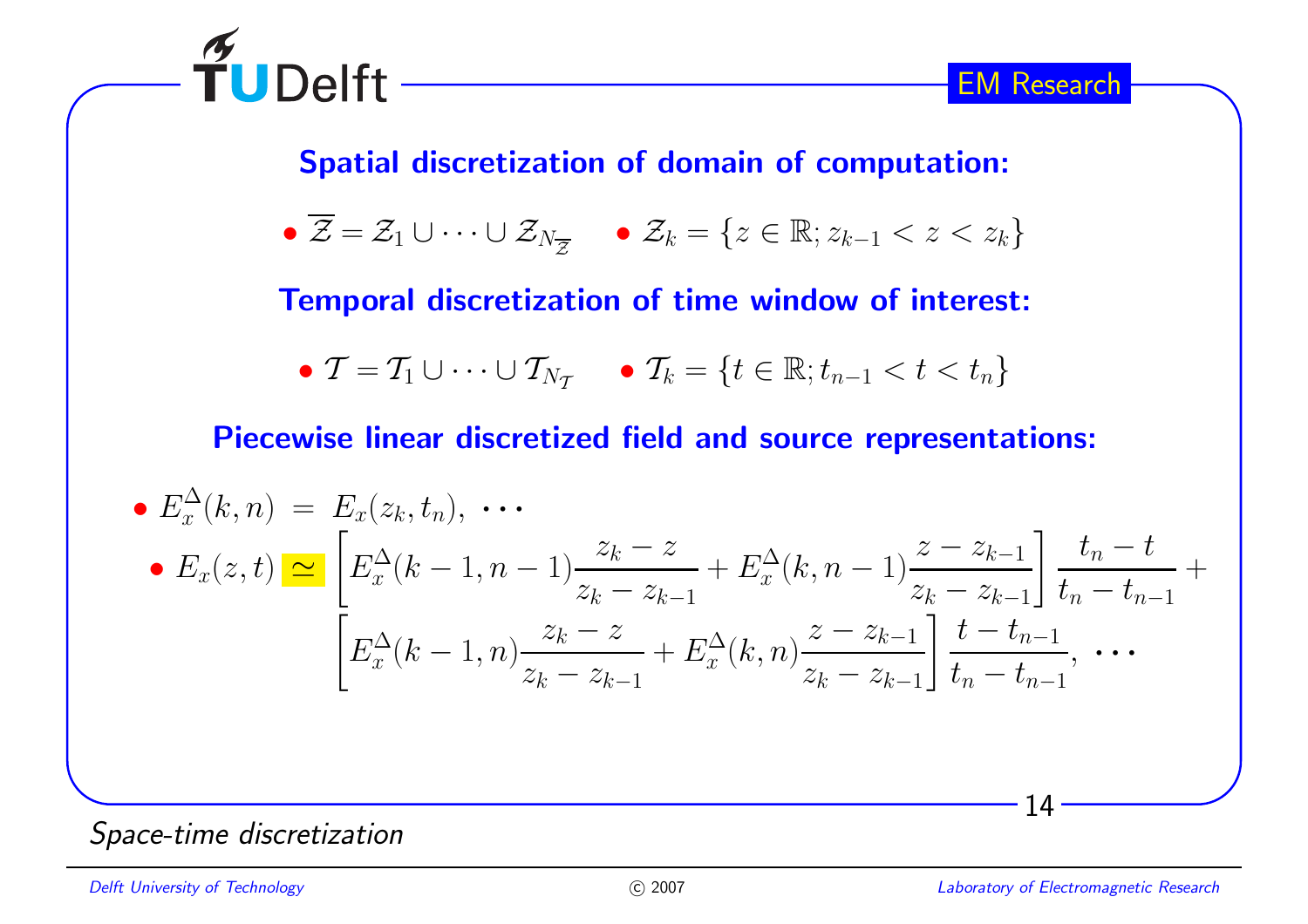

# Space-time integrated discretized field equations:

• Apply operation

$$
\bullet \int_{\mathcal{T}_n} \mathrm{d} t \int_{\mathcal{Z}_k} \cdots \mathrm{d} z
$$

to EM field equations in domain of computation

- Substitute local field and source expansions and carry out the integrations
- Invoke periodic boundary conditions (in space)
- Invoke initial conditions (in time)
- Solve system of linear algebraic equations in expansion coefficients

Space-time integrated discretized field equations

15

EM Research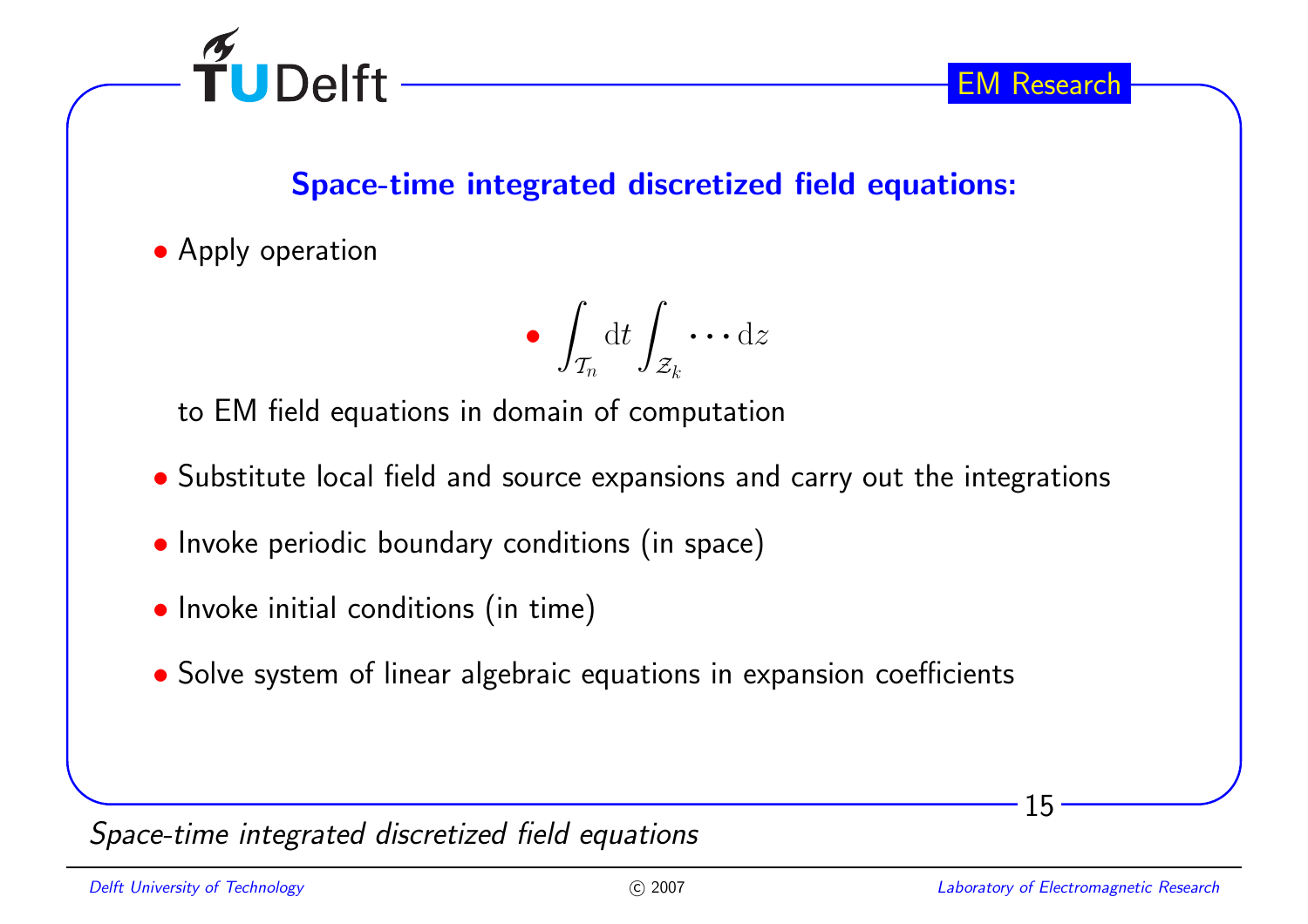

Benchmark problem: homogeneous medium(known analytical solution):

- $\partial_z H_y + \epsilon_0 \partial_t E_x = -J_x$  for  $z \in \mathbb{R}$
- $\partial_z E_x + \mu_0 \partial_t H_y = -K_y$  for  $z \in \mathbb{R}$
- $J_x(z, t) = A_0^J [H(z z_L^J) H(z z_R^J)] [H(t) H(t t_w^J)]$
- $K_y(z, t) = A_0^K[H(z z_L^K) H(z z_R^K)][H(t) H(t t_w^K)]$

# One-sided field excitation (homogeneous medium):

• 
$$
K_y(z,t) = \mu_0 c_0 J_x(z,t)
$$

 $\implies$  one-sided field propagating in the direction of increasing  $z$ 

• 
$$
K_y(z,t) = -\mu_0 c_0 J_x(z,t)
$$

 $\implies$  one-sided field propagating in the direction of decreasing  $z$ 

Test cases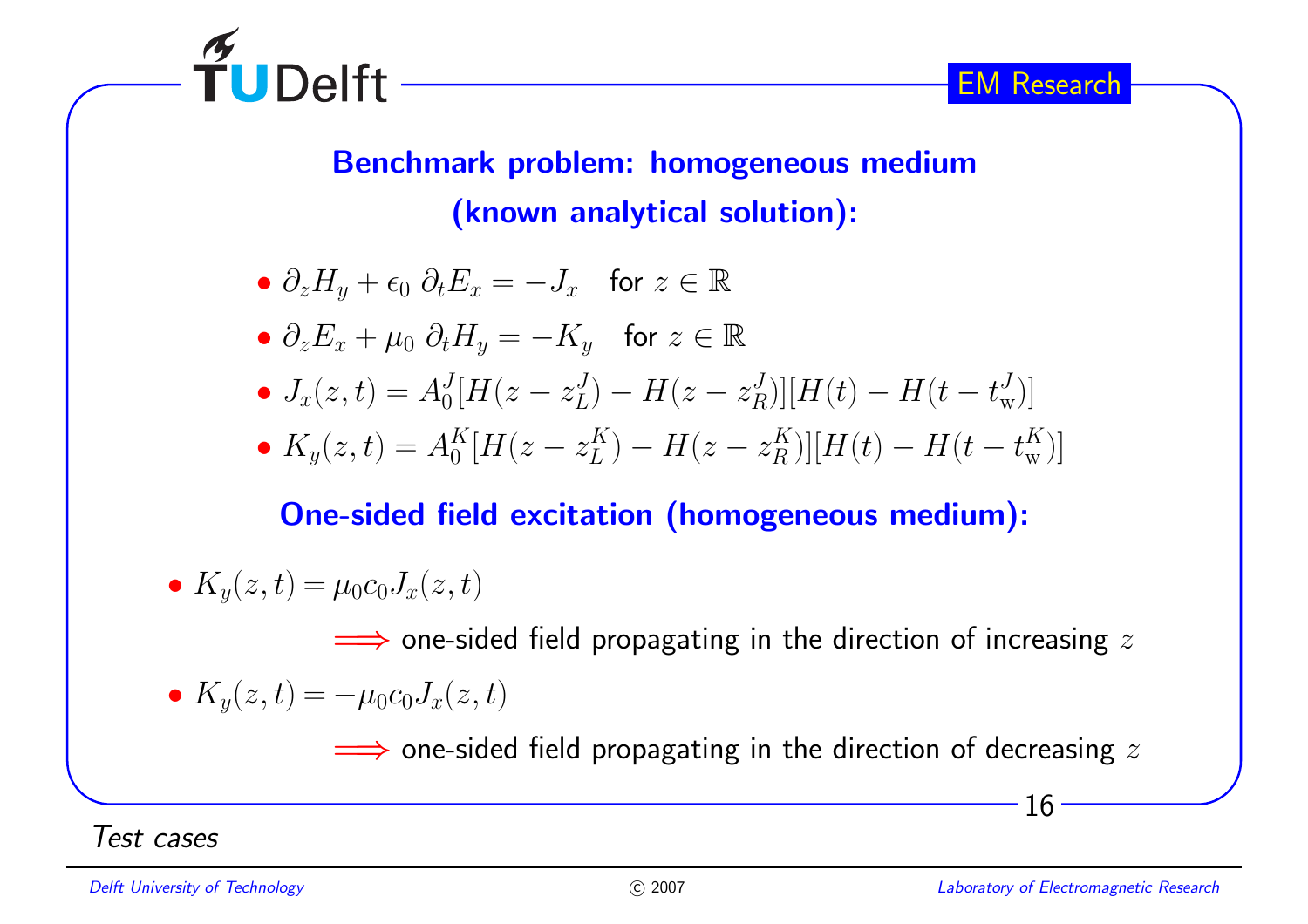

Parametrization of excess absorptive profile:

$$
\bullet \alpha_z(z) = \begin{cases}\n0 & \text{for } z < z_{\min}, \\
\alpha_{z,\min}^L + (\alpha_{z,\max}^L - \alpha_{z,\min}^L) \left(\frac{z_L - z}{z_L - z_{\min}}\right)^{p_L} & \text{for } z_{\min} \le z < z_L, \\
0 & \text{for } z_L \le z < z_R, \\
\alpha_{z,\min}^R + (\alpha_{z,\max}^R - \alpha_{z,\min}^R) \left(\frac{z - z_R}{z_{\max} - z_R}\right)^{p_R} & \text{for } z_R \le z < z_{\max}, \\
0 & \text{for } z_{\max} \le z.\n\end{cases}
$$

Perfectly-matched layer attenuation per spatial period:

$$
\bullet \Gamma_{\text{per}} = \frac{1}{c_0} \left\{ \left[ \frac{1}{p^L + 1} \alpha_{z,\text{max}}^L + \frac{p^L}{p^L + 1} \alpha_{z,\text{min}}^L \right] (z_L - z_{\text{min}}) + \left[ \frac{p^R}{p^R + 1} \alpha_{z,\text{min}}^R + \frac{1}{p^R + 1} \alpha_{z,\text{max}}^R \right] (z_{\text{max}} - z_R) \right\}.
$$

Parametrization of excess absorptive profile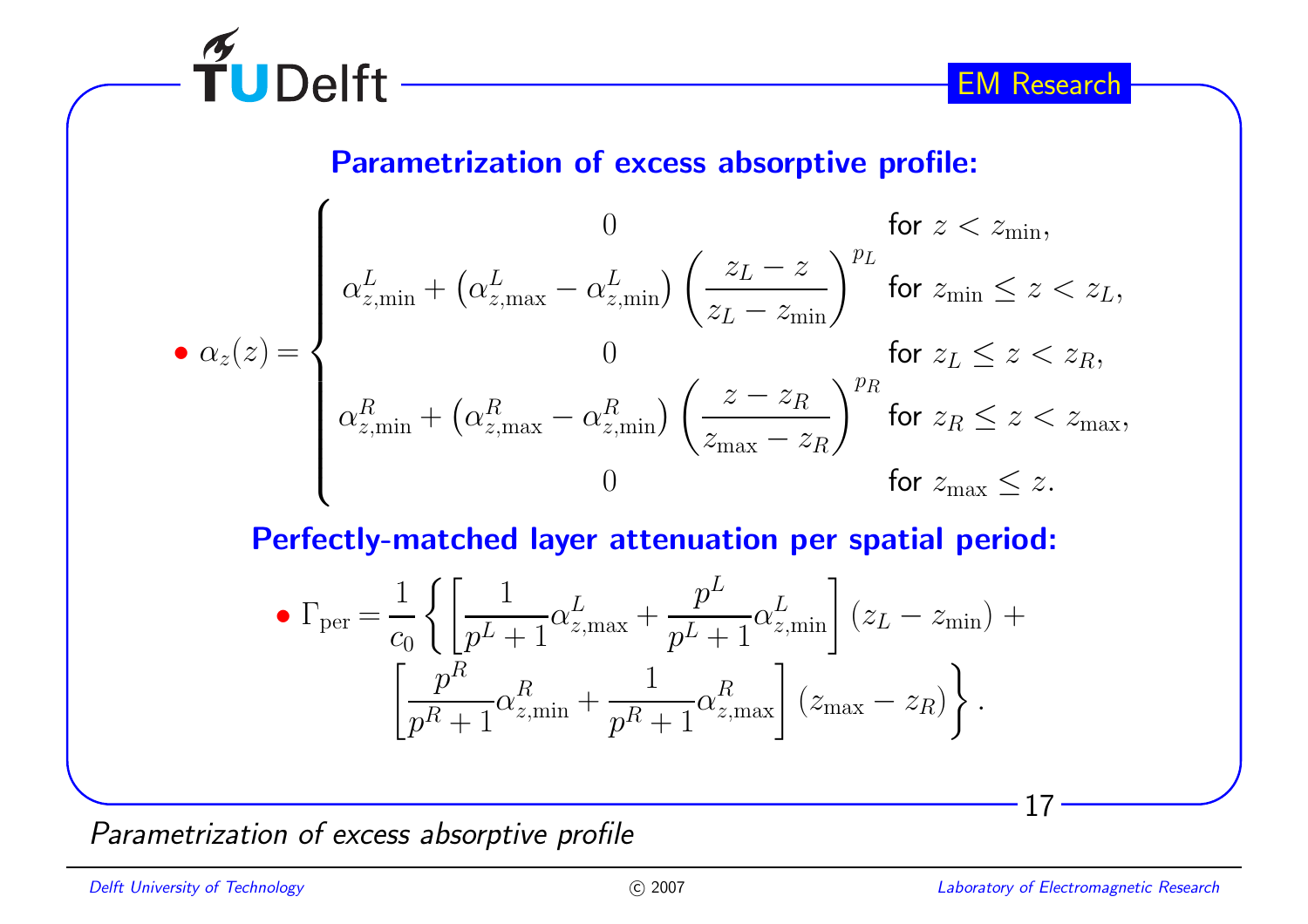

Illustrative numerical results (space-time source distributions):

- $J_x(z, t) = A_0^J [H(z z_L^J) H(z z_R^J)] [H(t) H(t t_w^J)]$
- $K_y(z, t) = A_0^K[H(z z_L^K) H(z z_R^K)][H(t) H(t t_w^K)]$

Illustrative numerical results (step sizes in space and time):

$$
\bullet \ \Delta z = c_0 t_{\rm width}/10
$$

= $=$  spatial extent of rectangular pulse  $/10$ 

$$
\bullet \ \Delta t = t_{\rm width}/15
$$

= $=$  temporal extent of rectangular pulse  $/15$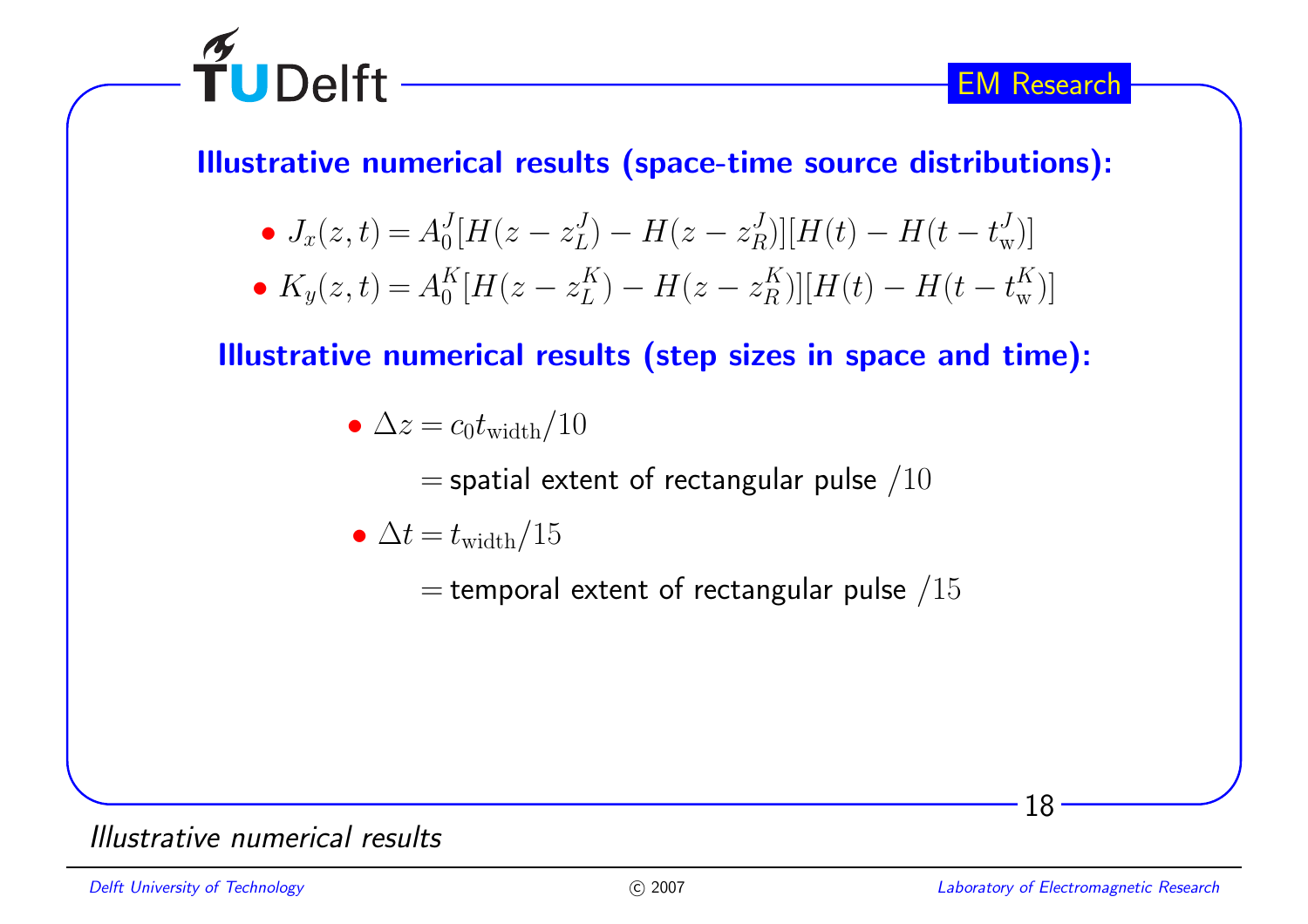••  $A_0^J = 1$  •  $A_0^K = 0$ 



#### Illustrative numerical results

 $\widetilde{\mathsf{T}}$ UDelft

Delft University of Technology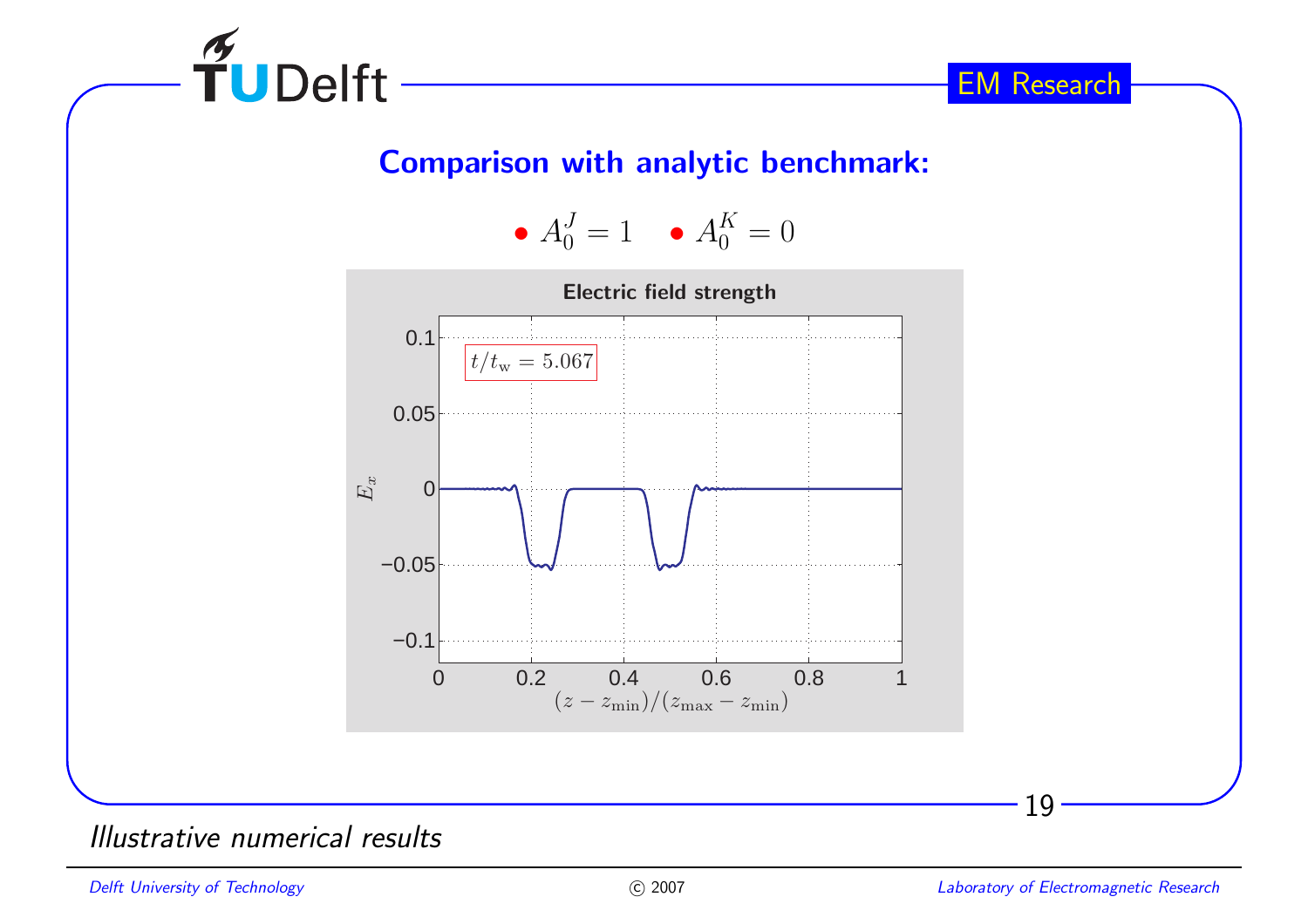••  $A_0^J = 1$  •  $A_0^K = 0$ 



#### Illustrative numerical results

 $\widetilde{\mathbf{T}}$ UDelft

Delft University of Technology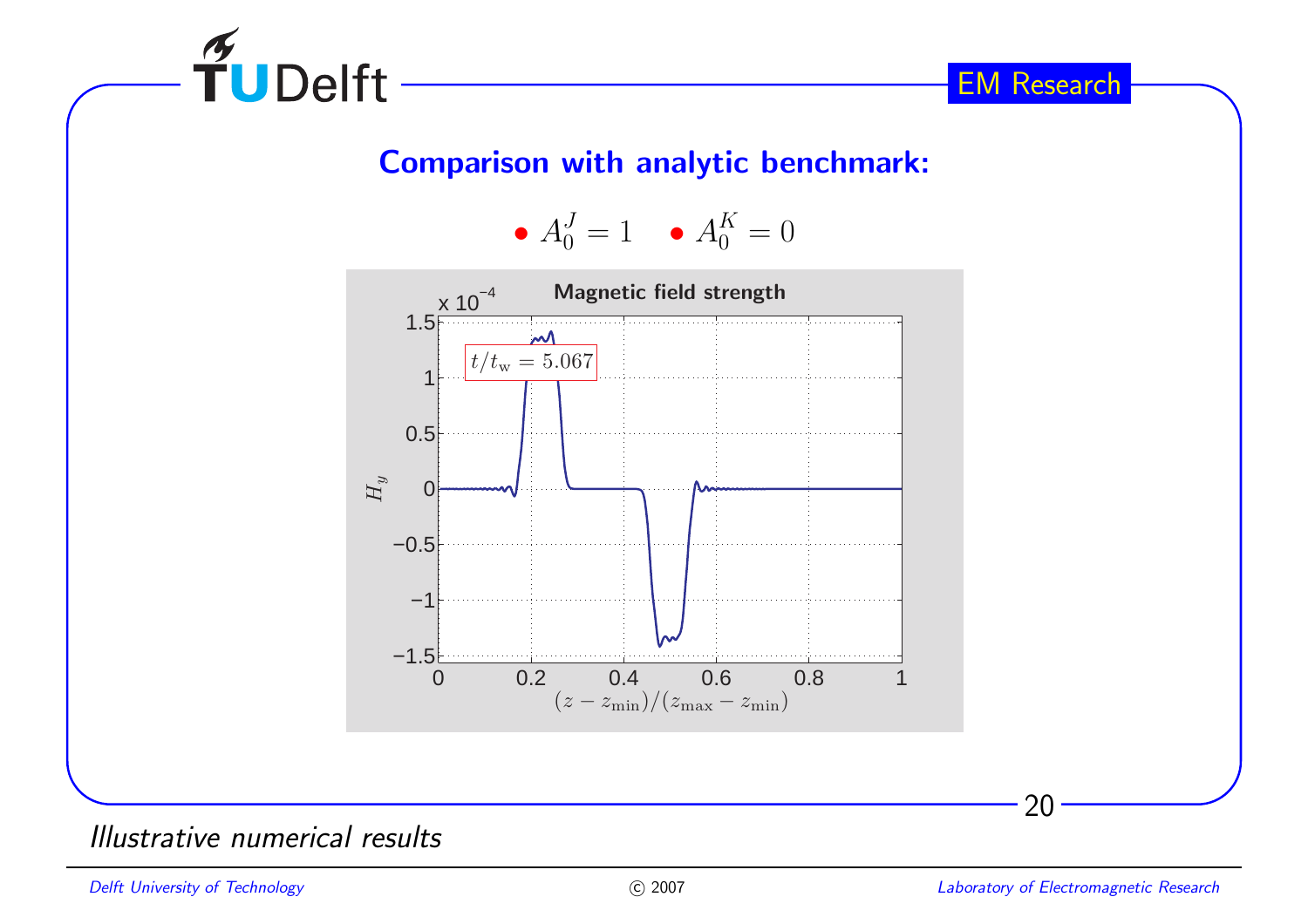••  $A_0^J = 1$  •  $A_0^K = 0$ 



#### Illustrative numerical results

FUDelft

Delft University of Technology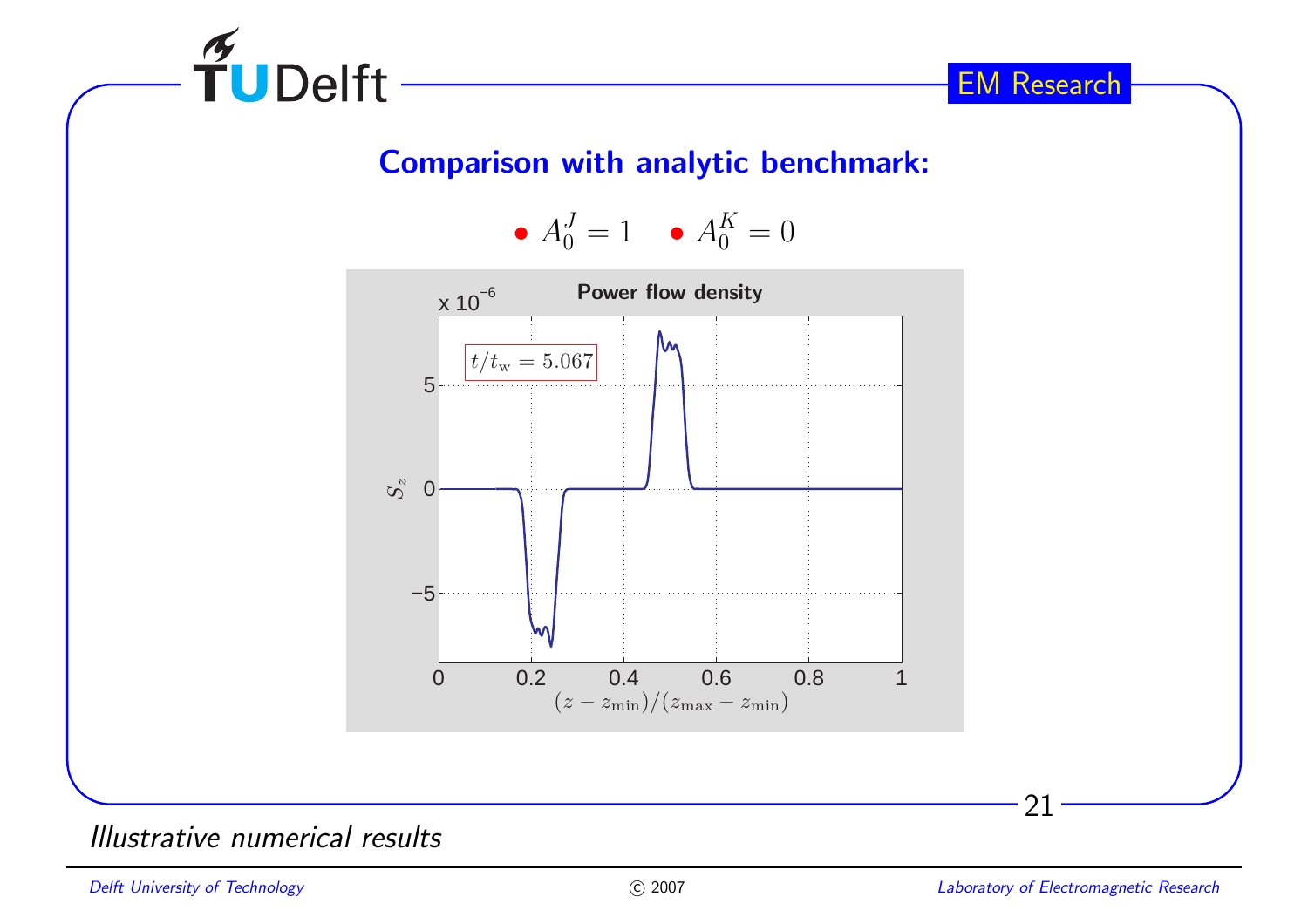••  $A_0^J = 1$  •  $A_0^K = 0$ 



#### Illustrative numerical results

 $\widetilde{\mathsf{T}}$ UDelft

Delft University of Technology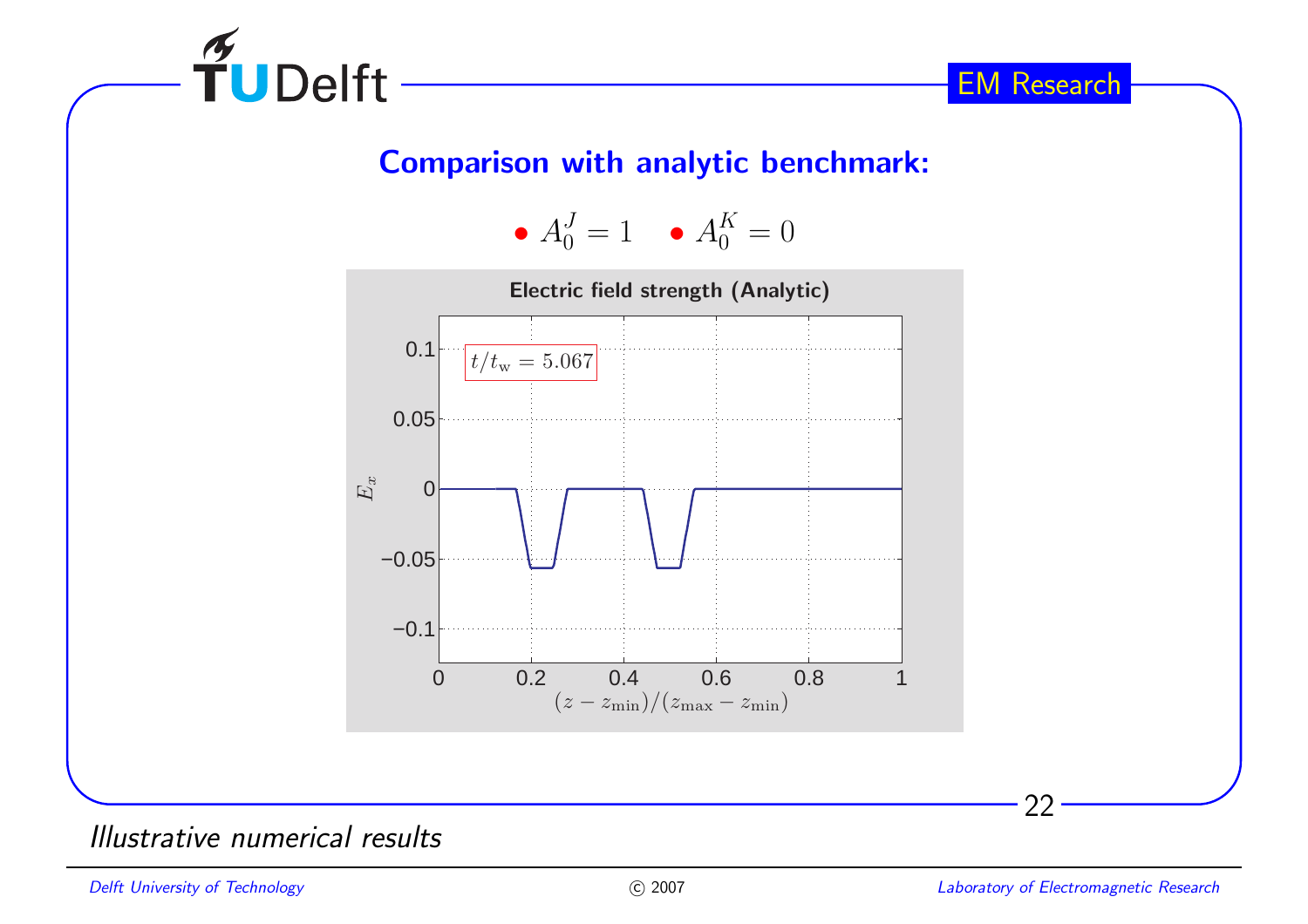••  $A_0^J = 1$  •  $A_0^K = 0$ 



#### Illustrative numerical results

 $\widetilde{\mathbf{T}}$ UDelft

Delft University of Technology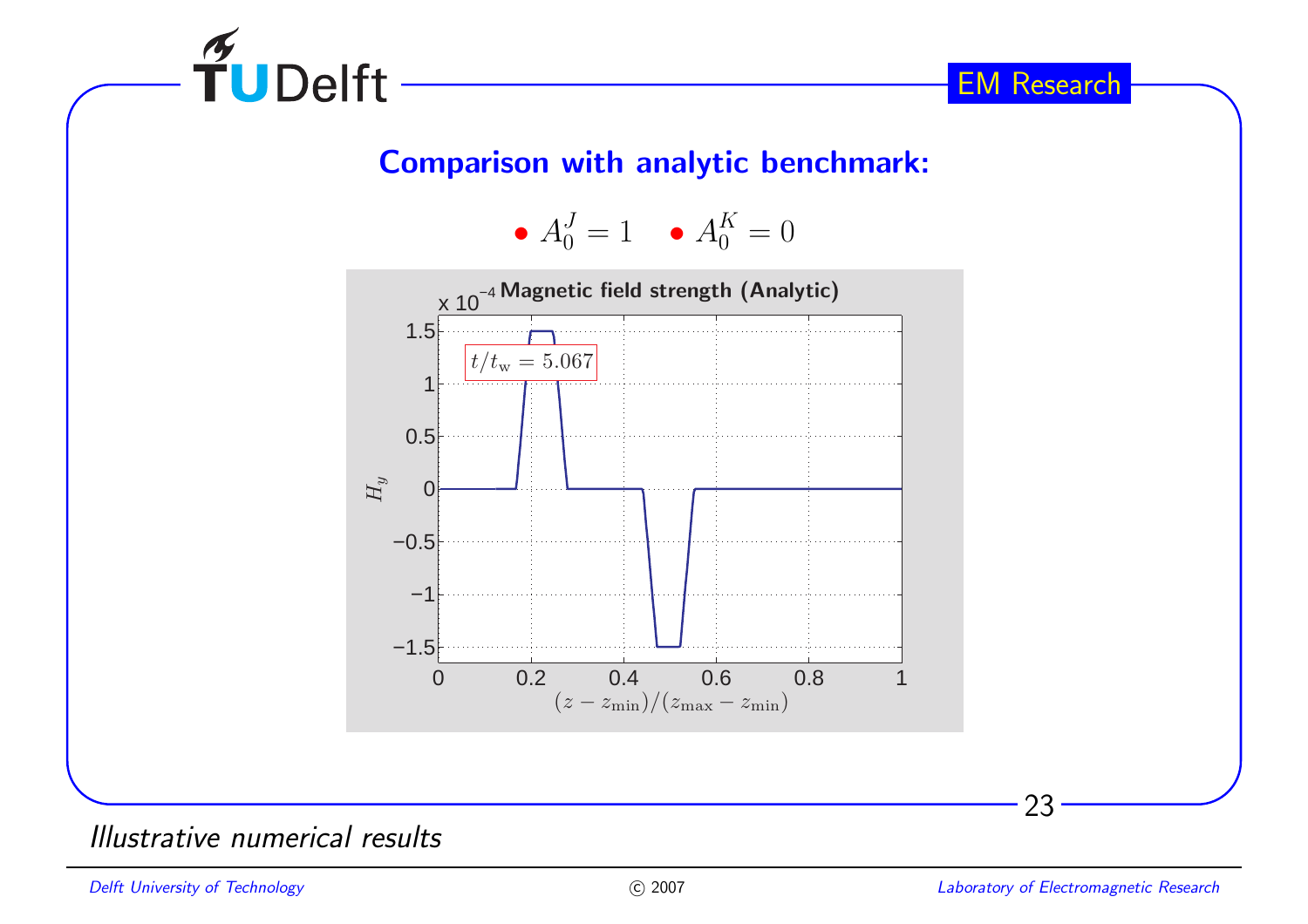••  $A_0^J = 1$  •  $A_0^K = 0$ 



#### Illustrative numerical results

 $\widetilde{\mathsf{T}}$ UDelft

Delft University of Technology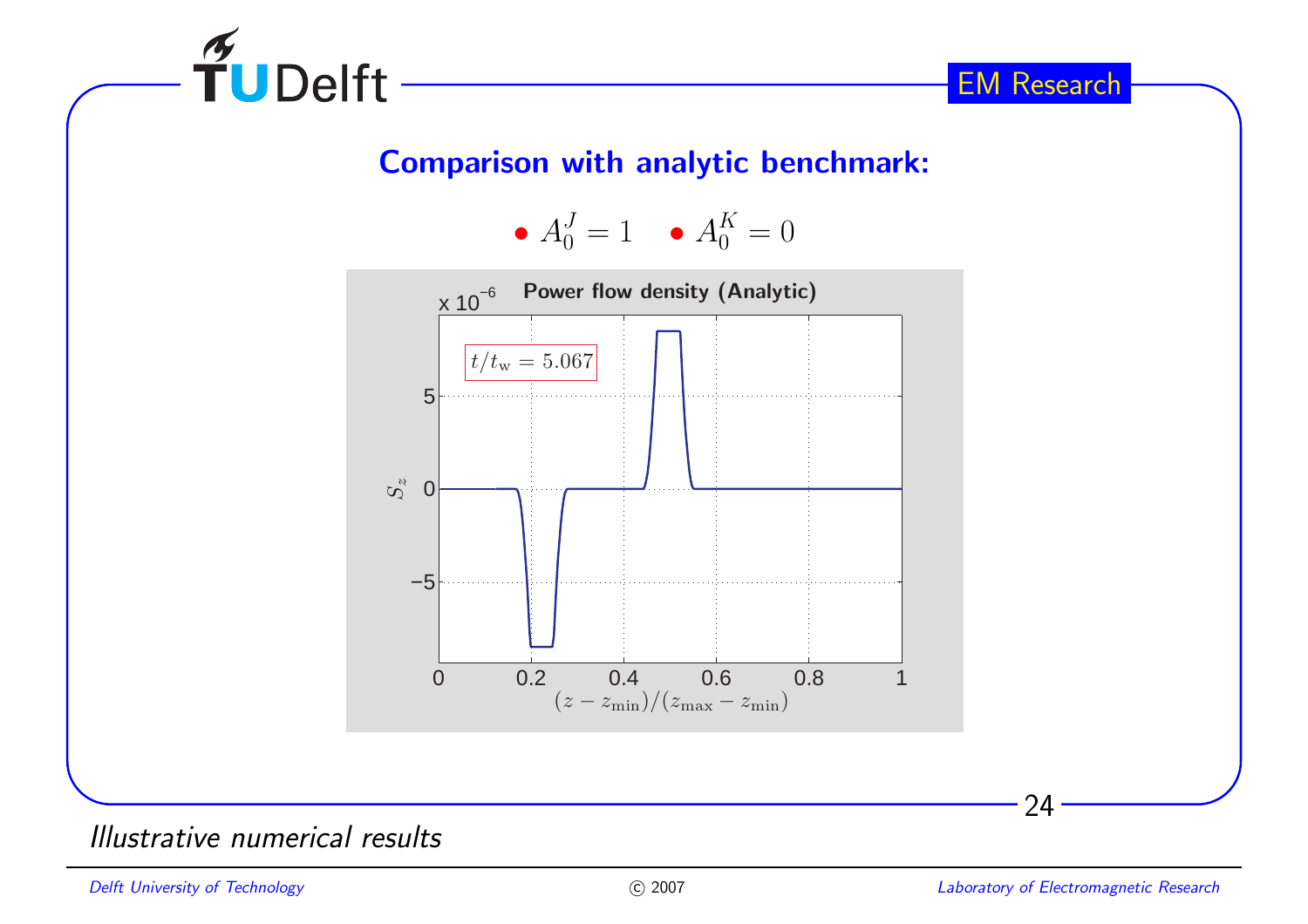

#### The periodic boundary condition:

••  $A_0^J = 1$  •  $A_0^K = 0$ 



Illustrative numerical results

Delft University of Technology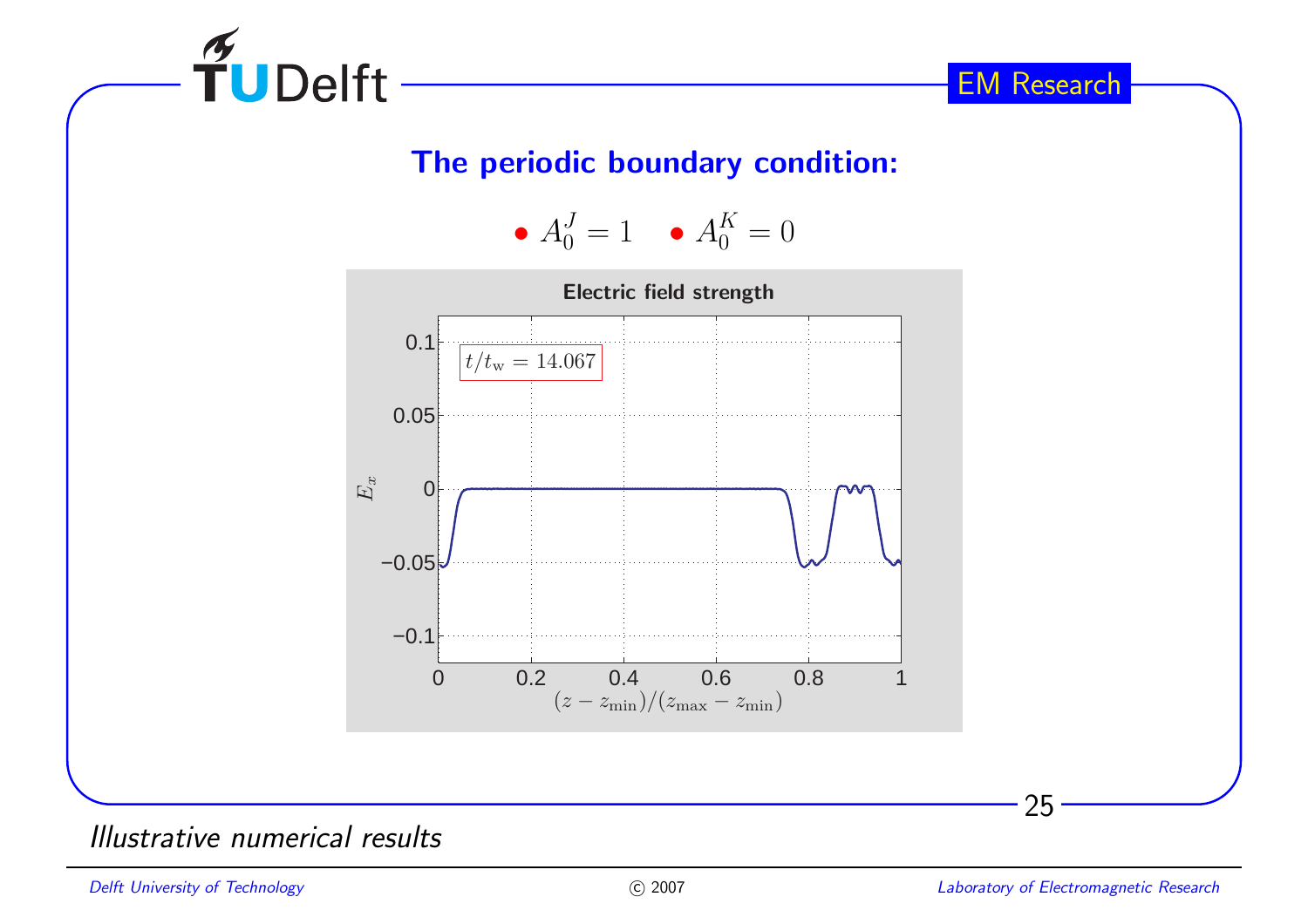

#### The periodic boundary condition:

••  $A_0^J = 1$  •  $A_0^K = 0$ 



Illustrative numerical results

Delft University of Technology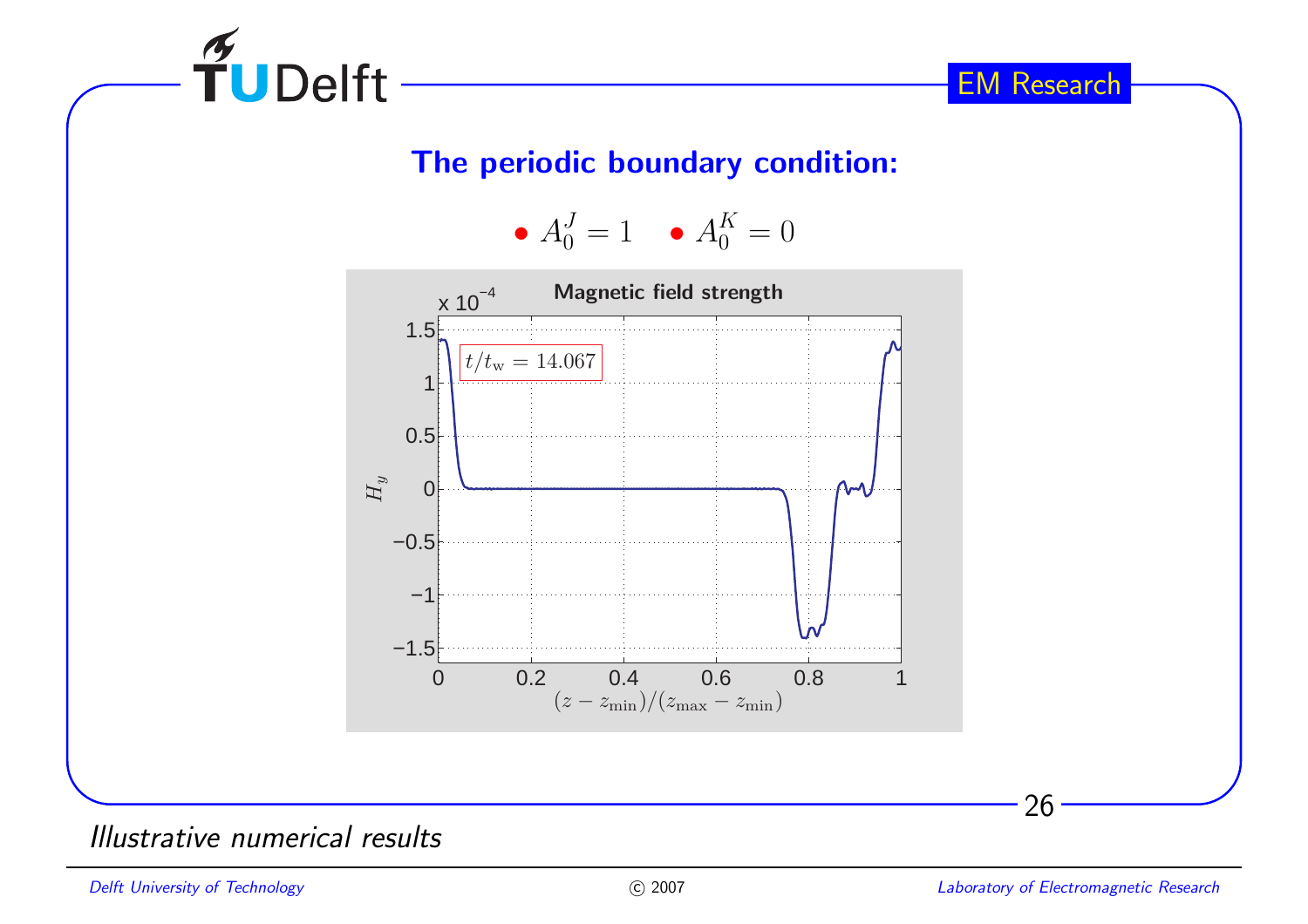

#### The periodic boundary condition:

••  $A_0^J = 1$  •  $A_0^K = 0$ 



#### Illustrative numerical results

Delft University of Technology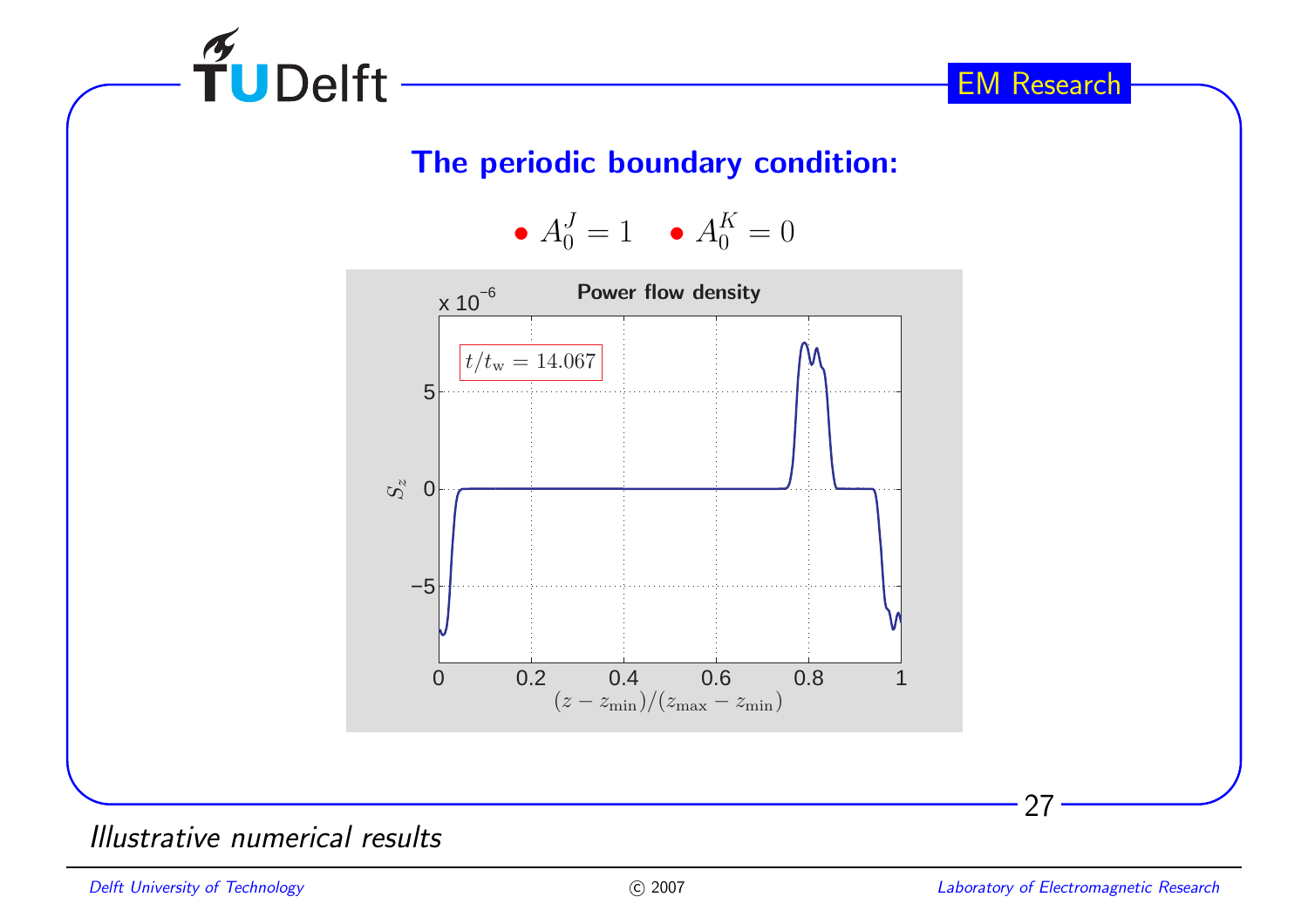

## The absorptive perfectly matched embedding (low absorption):

• 
$$
A_0^J = 1
$$
 •  $A_0^K = 0$  •  $\Gamma_{\text{per}} = 1.1$ 



#### Illustrative numerical results

Delft University of Technology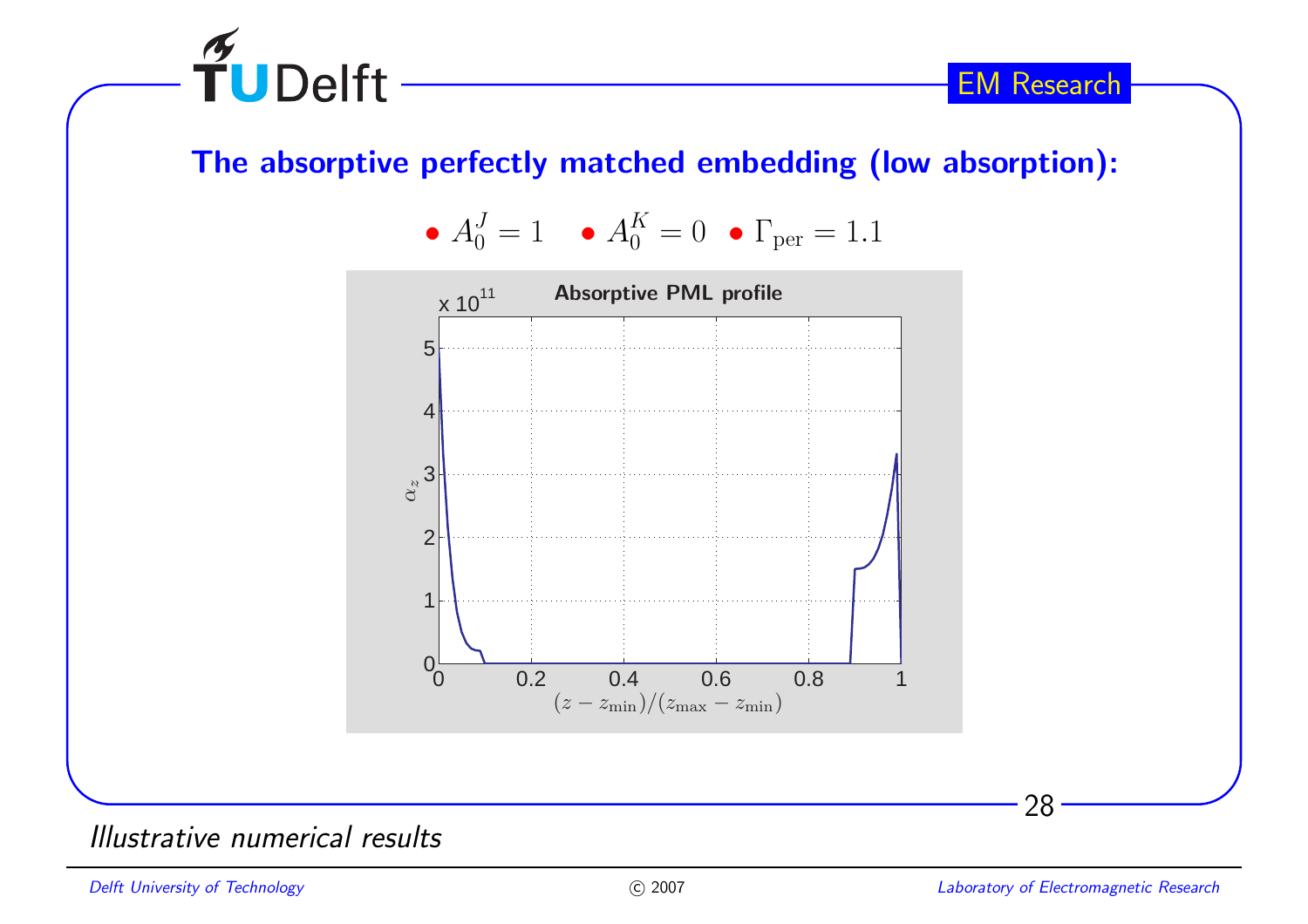

## The absorptive perfectly matched embedding (low absorption):

• 
$$
A_0^J = 1
$$
 •  $A_0^K = 0$  •  $\Gamma_{\text{per}} = 1.1$ 



Illustrative numerical results

Delft University of Technology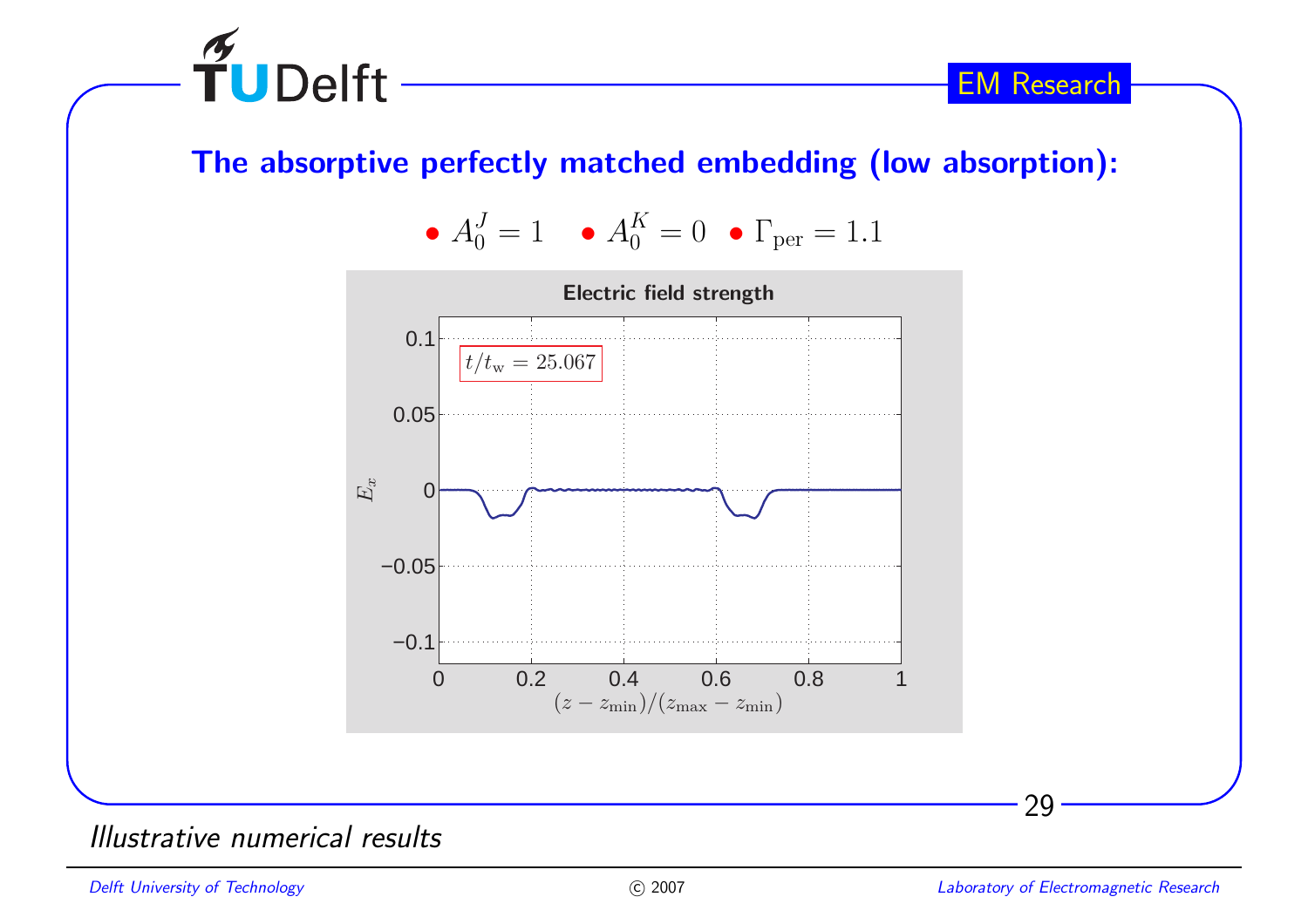

## The absorptive perfectly matched embedding (low absorption):

• 
$$
A_0^J = 1
$$
 •  $A_0^K = 0$  •  $\Gamma_{\text{per}} = 1.1$ 



#### Illustrative numerical results

Delft University of Technology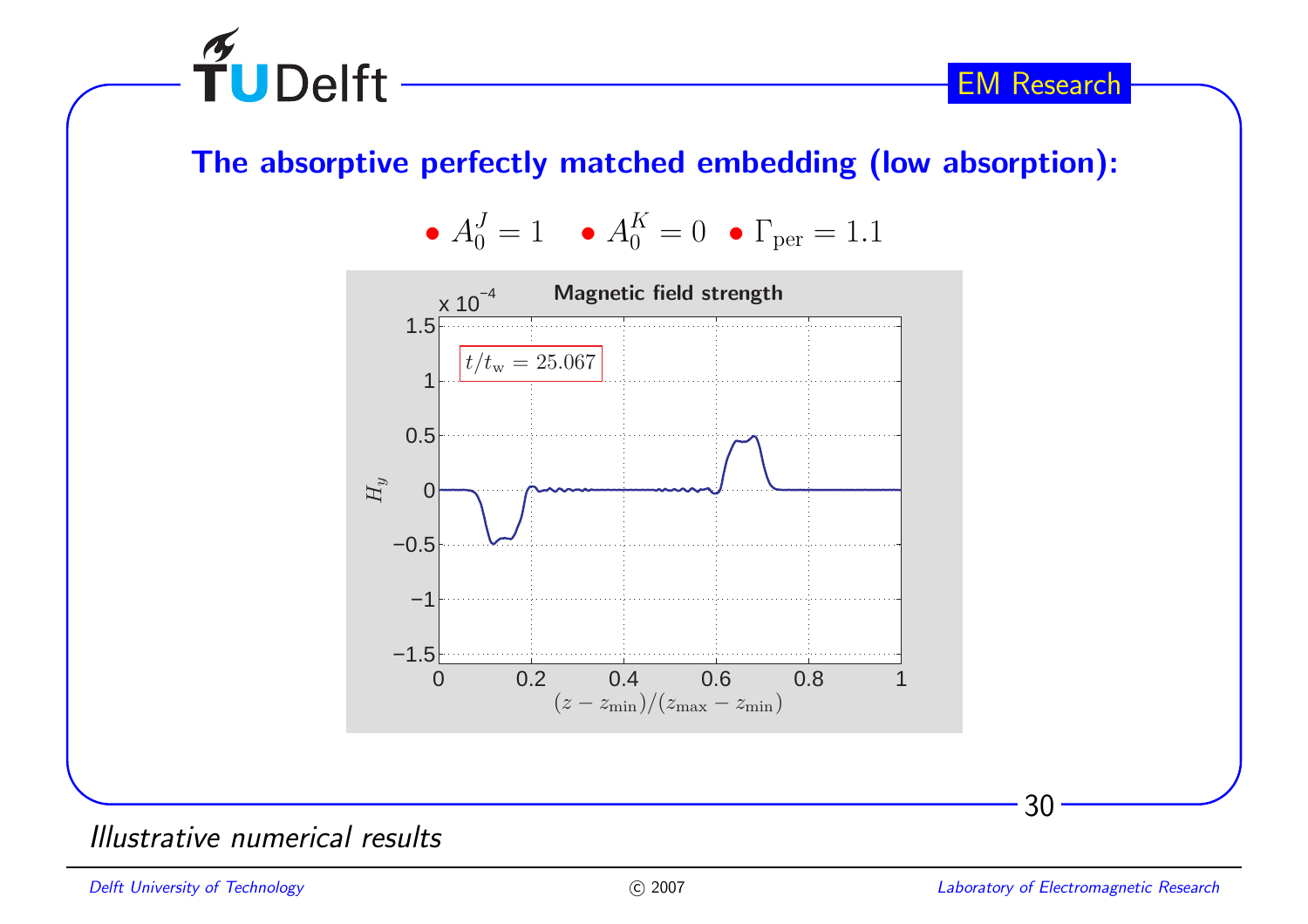

## The absorptive perfectly matched embedding (low absorption):

• 
$$
A_0^J = 1
$$
 •  $A_0^K = 0$  •  $\Gamma_{\text{per}} = 1.1$ 



#### Illustrative numerical results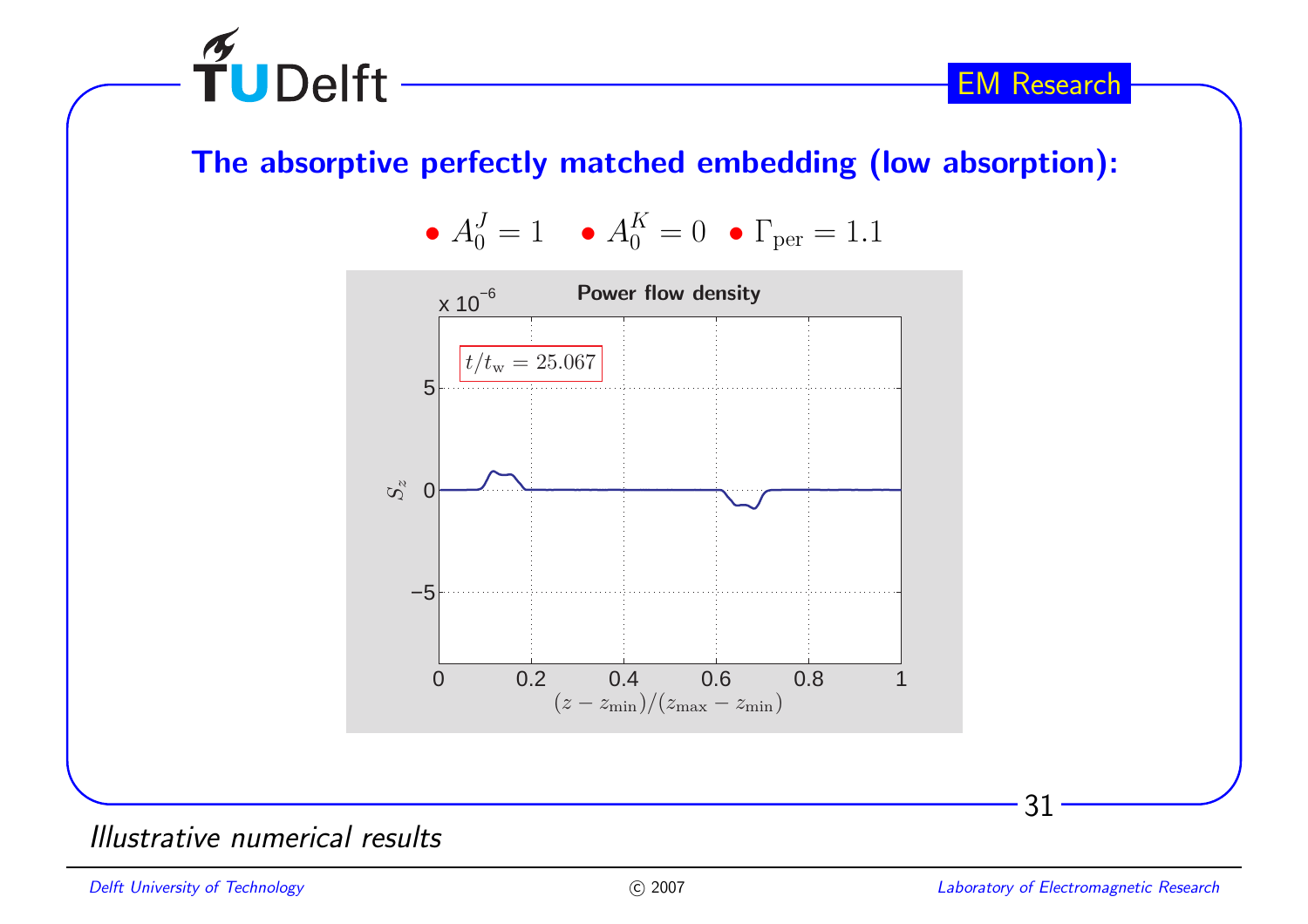

## The absorptive perfectly matched embedding (high absorption):

• 
$$
A_0^J = 1
$$
 •  $A_0^K = 0$  •  $\Gamma_{\text{per}} = 5.5$ 



#### Illustrative numerical results

Delft University of Technology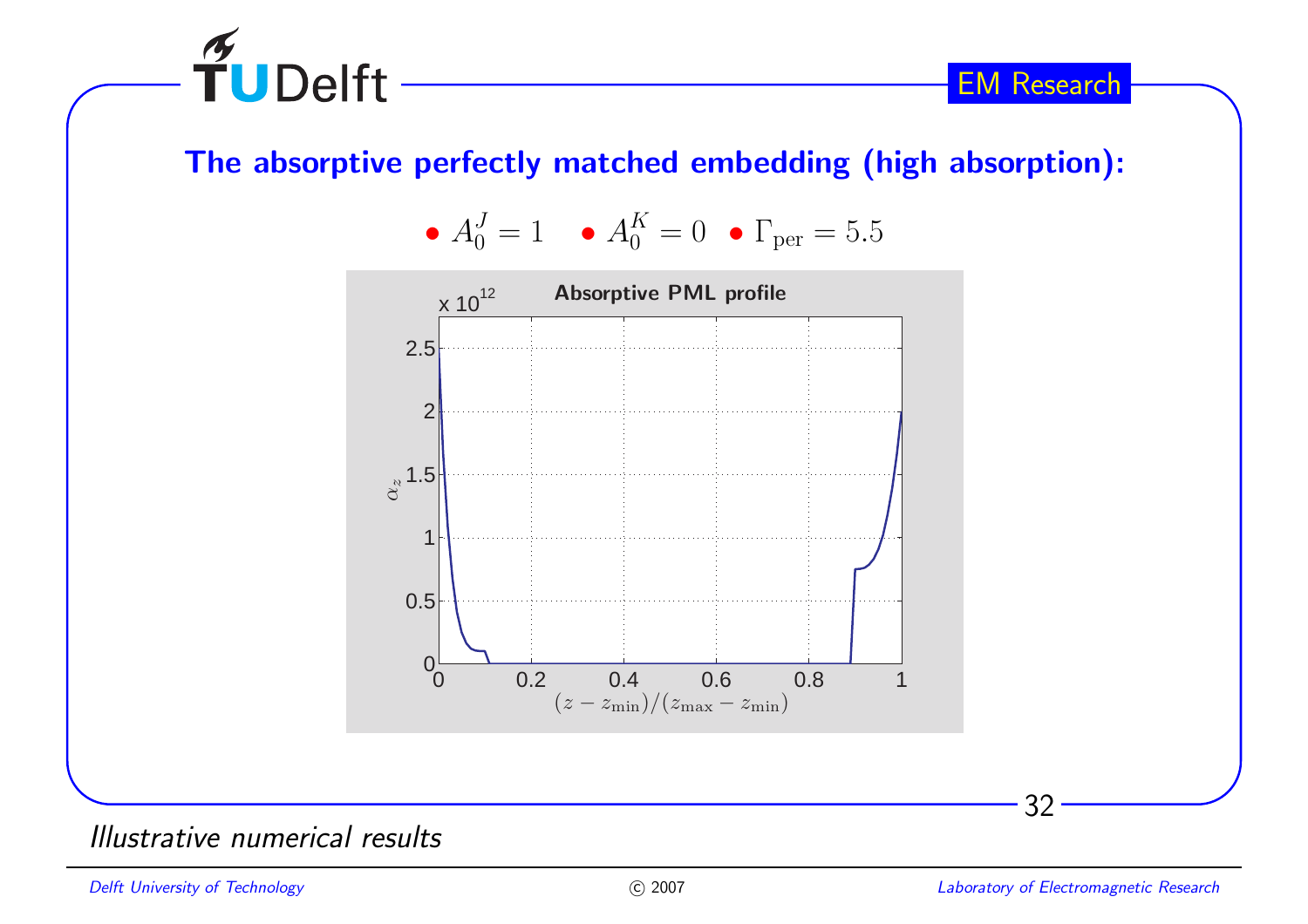

## The absorptive perfectly matched embedding (high absorption):

• 
$$
A_0^J = 1
$$
 •  $A_0^K = 0$  •  $\Gamma_{\text{per}} = 5.5$ 



#### Illustrative numerical results

Delft University of Technology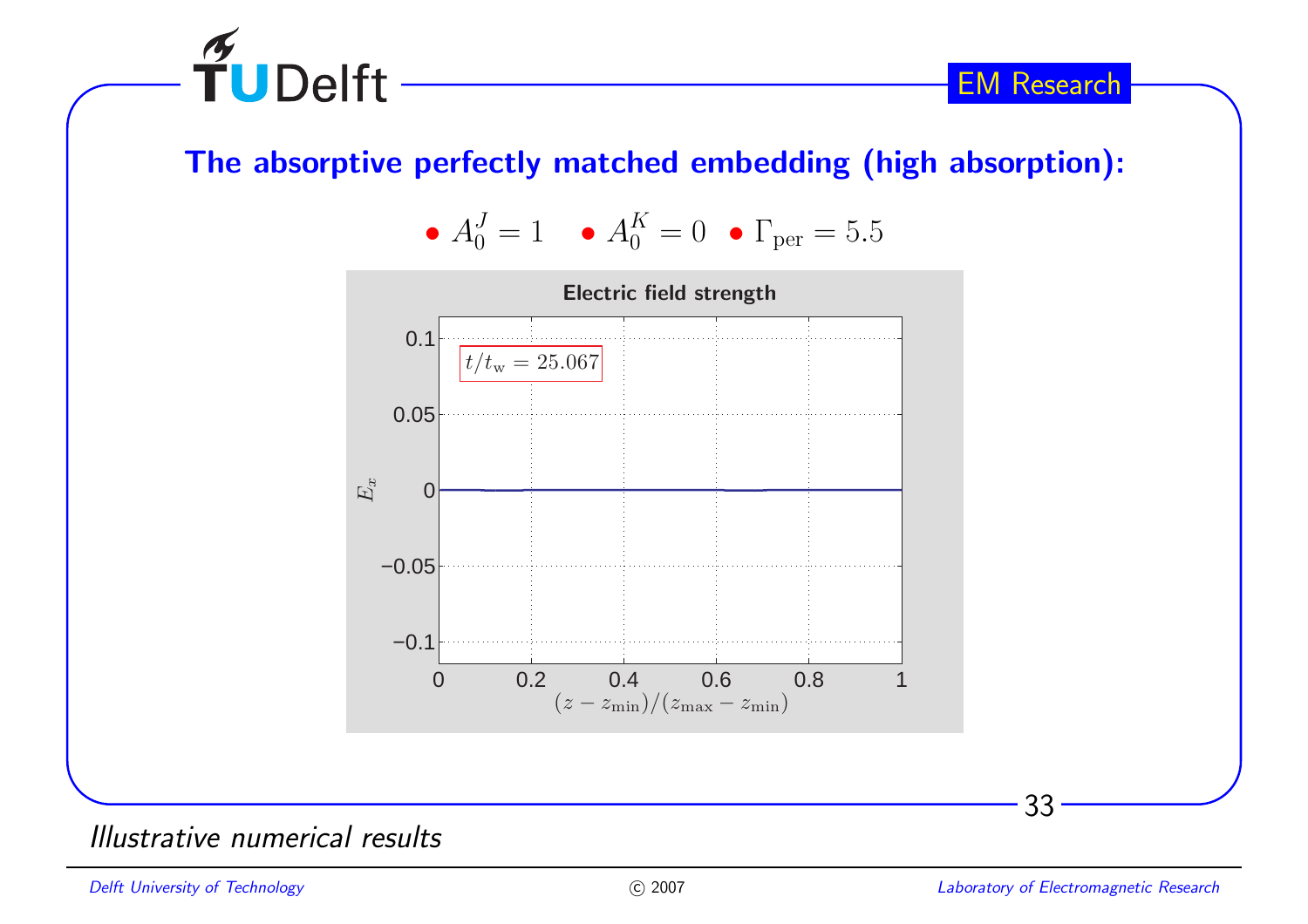

## The absorptive perfectly matched embedding (high absorption):

• 
$$
A_0^J = 1
$$
 •  $A_0^K = 0$  •  $\Gamma_{\text{per}} = 5.5$ 



#### Illustrative numerical results

Delft University of Technology